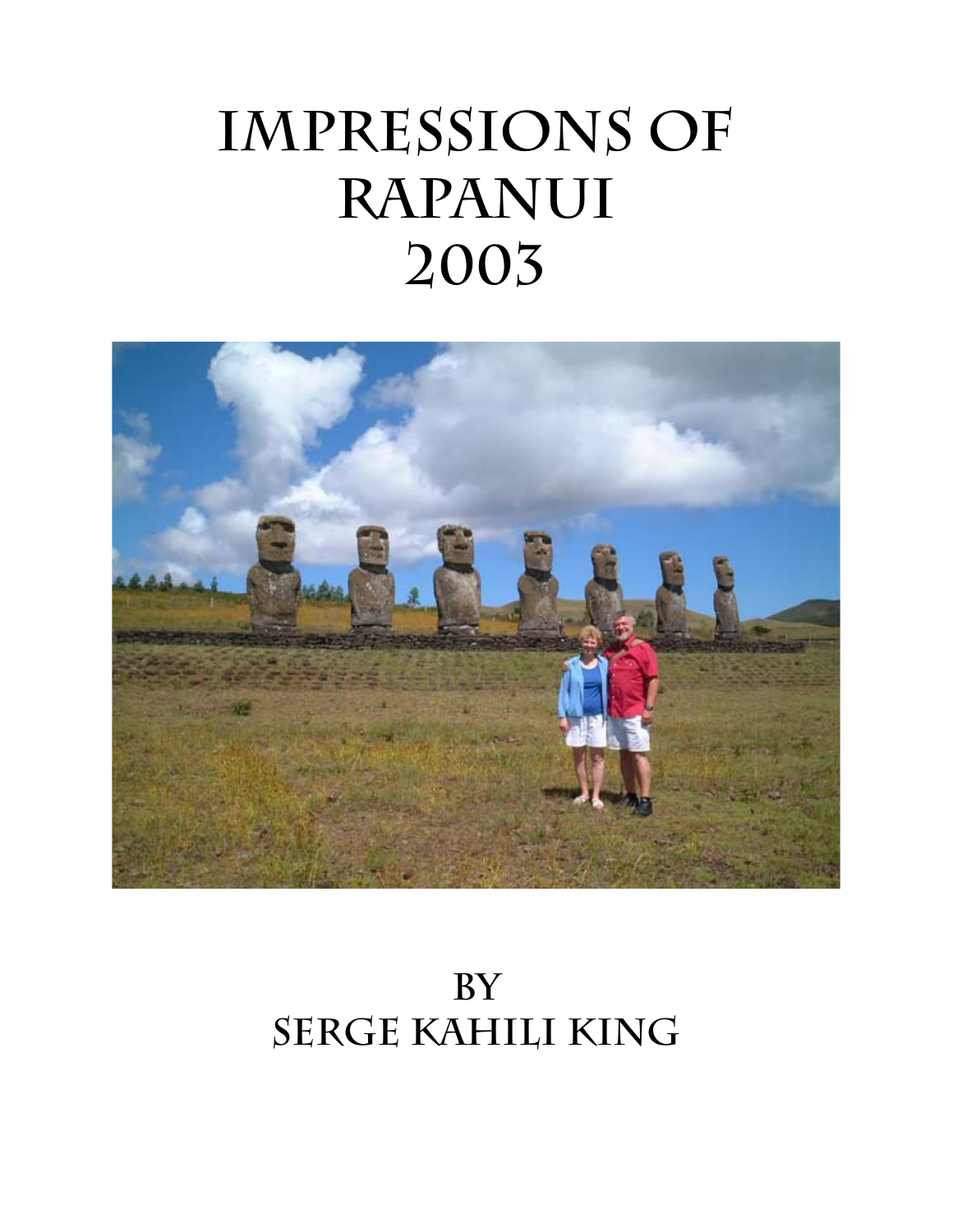**IMPRESSIONS OF RAPANUI 2003 by Serge Kahili King**



## **Introduction**

Easter Island, called Rapanui by the natives today, is at the southeastern end of the Polynesian Triangle, with Hawaii at the top and New Zealand at the southwest. At 171 square kilometers it is a little smaller than Lanai and a bit larger than Niihau in the Hawaiian chain. The population was around 3000 in 2003, and may have been 10,000 at one time. Its location (3700 km from Chile, 2600 km from Mangareva, and 4000 km from Tahiti) makes it one of the most isolated inhabited areas in the world. Its latitude of about 27º south puts it in the Southern Hemisphere outside of the tropics approximately on a line with Johannesburg, South Africa and Brisbane, Australia and its longitude of about 109º West puts it in line with La Paz, Baja California, Mexico in the Western Hemisphere and Hainan Island, China in the Eastern Hemisphere.

Note: the historical background below does not have universal agreement.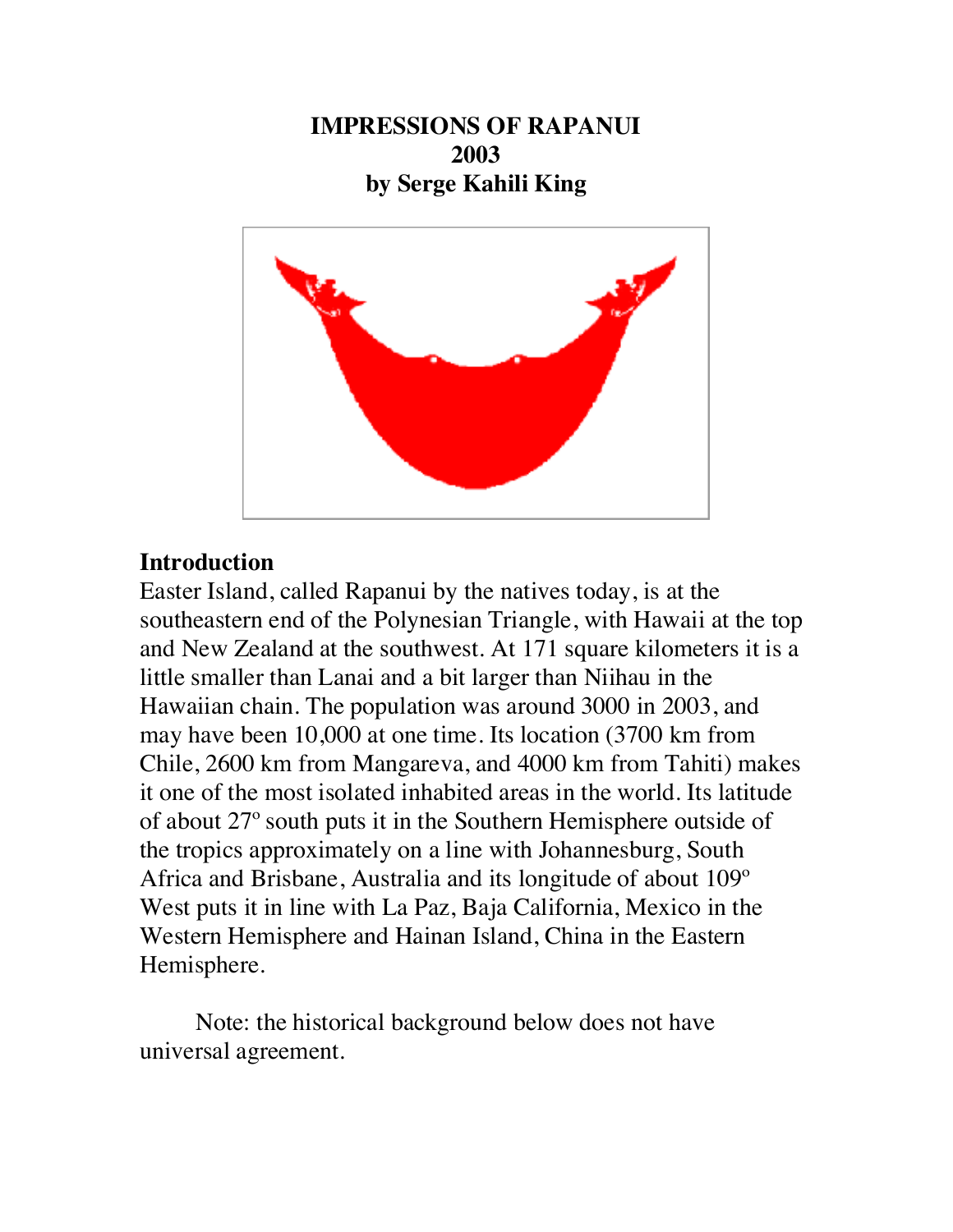At some time in the distant past (dates are very controversial because Polynesians did not keep records of years) the legendary king Hotu Matua left his homeland in the Marquesas and landed with a party of settlers at Anakena Beach on Rapanui's northeast coast. The descendants of those settlers formed twelve tribes divided into two confederations. They brought with them from the Marquesas a form of ancestor worship involving rather small stone statues placed on platforms, but over the years this evolved into a system of rival clans building larger and larger statues and eventually degenerated into wars that were disastrous for the population and for the environment. A sect known as the "birdman cult" gradually became the dominant religious and social expression before the society fell apart.

In 1722 a Dutch sea captain landed on Rapanui on Easter Sunday and gave it the name of Easter Island. Laters, sailors coming from the west who were familiar with a small island 650 km south of Tahiti called "Rapa," applied the name "Rapa Nui" (Big Rapa) to Easter Island. Apparently, the original native name was *Te Pito Te Kainga* (Navel of Mother Earth), but the islanders adopted and still use the name Rapanui. By 1804 European, South American, and American ships began to kidnap islanders as slaves, but the worst blow came in 1862 when over 2000 inhabitants, including the king and many keepers of the culture, were abducted as slaves and taken to Peru. The few survivors who were returned brought back diseases that decimated the population further. Of the estimated population of 6000 that existed in 1862, only 111 remained by 1877. In 1888 the island was annexed by Chile and has been part of that country ever since.

Tourism is the primary source of income today. Some fruits and vegetables are grown on the island for local use. Although 90% of the island is rolling, rocky grassland, reforestation projects planting mostly eucalyptus have brought trees back to 5% of the land surface.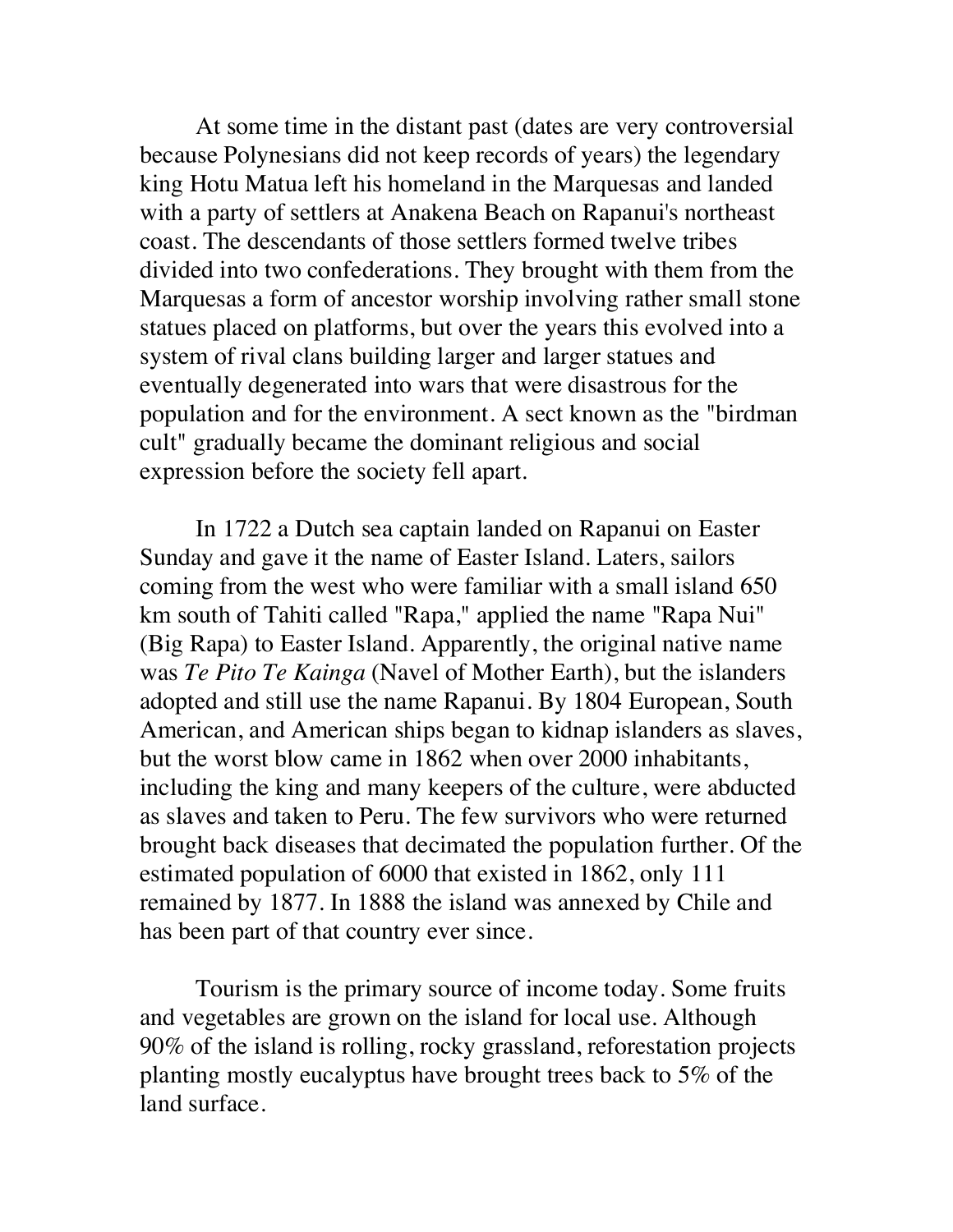The official flag is that of Chile, but a Rapanui flag exists (see above) that features a chest plate called "Reimiro" that was worn by kings of old. I have read in several places that this flag is not allowed to be flown on the island, but in fact I saw it displayed openly in several places. While on the island I heard that there is a budding independence movement.

The photo pages linked to the sections below will each feature a map of the island.

## **Hanga Roa**

To celebrate my 65th birthday I decided I wanted to fulfill a longtime dream of going to Easter Island. My wife, Gloria, took on the difficult task of arranging it. After a great deal of internet research we settled on a tour package offered by LAN, the national airline of Chile, through its tour office in, of all places, Salt Lake City, Utah. The package provided a circle tour from Honolulu, to Tahili, to Easter Island, to mainland Chile, to Peru, to Los Angeles, and back to Honolulu, with the privilege of spending as much time as we wanted at any stop.

On Monday, February 1st, we boarded a Hawaiian Airlines flight and landed in Papeete, Tahiti around midnight. The most memorable thing about the five and a half hour flight was the tiny little cheese sandwich that was handed to us without a wrapper for our main meal. A taxi met us at the airport and took us to our modest, but comfortable, hotel. The next day we walked into town, but since it was Sunday almost everything was closed. Near midnight we were picked up and taken to the airport to catch the overnight LAN flight to Easter Island.

In spite of all my traveling it was still a thrill to catch my first glimpse of the famous Easter Island just before we landed on the morning of February 3rd. That first impression was of a fairly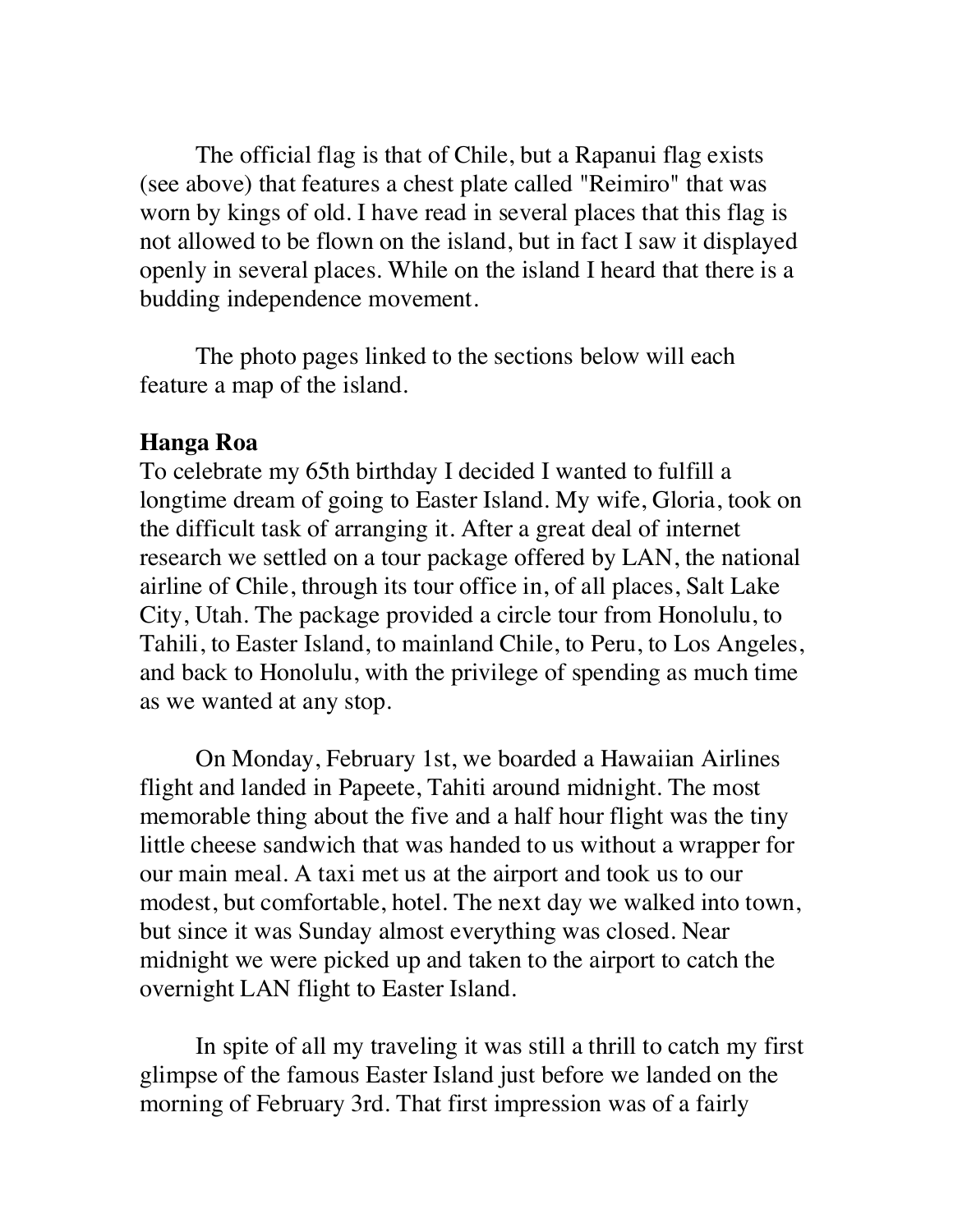barren landscape with lots of volcanic cones all over it. After we rolled down the very long runway (built with US funds under the Reagan administration as an emergency landing site for the space shuttle) we stopped in front of a tiny airport. At the edge of the runway a crowd of Rapanui islanders were waiting for a rowdy, fun-loving, people-loving group of Maoris from New Zealand who were visiting for the annual Tapati Festival.

The immigration process was a bit slow because all the passport info had to be copied down by hand, but we finally made it through. We were met by representatives of Rapa Nui Tours, a German-Chilean company. Our tour guide, Victor Ika, was fluent in English and half a dozen other languages and seemed to be in his mid-twenties. Our driver, Pedro, was very friendly, but spoke little English. Both were Rapanui natives. Fortunately, both Gloria and I speak some Spanish, which we used a lot on the whole trip.

As soon as our bags were in the van we were whisked off in short order to our lodgings, the Hotel Otai in "downtown" Hanga Roa, the only town on the island. It was more like a motel than a hotel, but there was a nice pool, the Rapanui staff were quite friendly (in fact, all the Rapanui people we met were very friendly), there were lots of flowers and lush greenery, and there was an acerola cherry tree on the grounds full of ripe fruit. On the downside, there was no air-conditioning, but I was able to borrow a fan from an unoccupied room and it helped. Also, there was no television, no available internet service, a minimalist continental breakfast, and our room was on a direct acoustical ley line with the festival loudspeakers about half a mile away.

After a refreshing shower we lunched at a small, shack-like, open-air cafe next to the hotel. As a matter of fact, nearly every single restaurant in town was a small, shack-like, open-air cafe, except that some were more shack-like than others. For our first meal on Rapanui I had a "churrasco," which was sorta kinda like a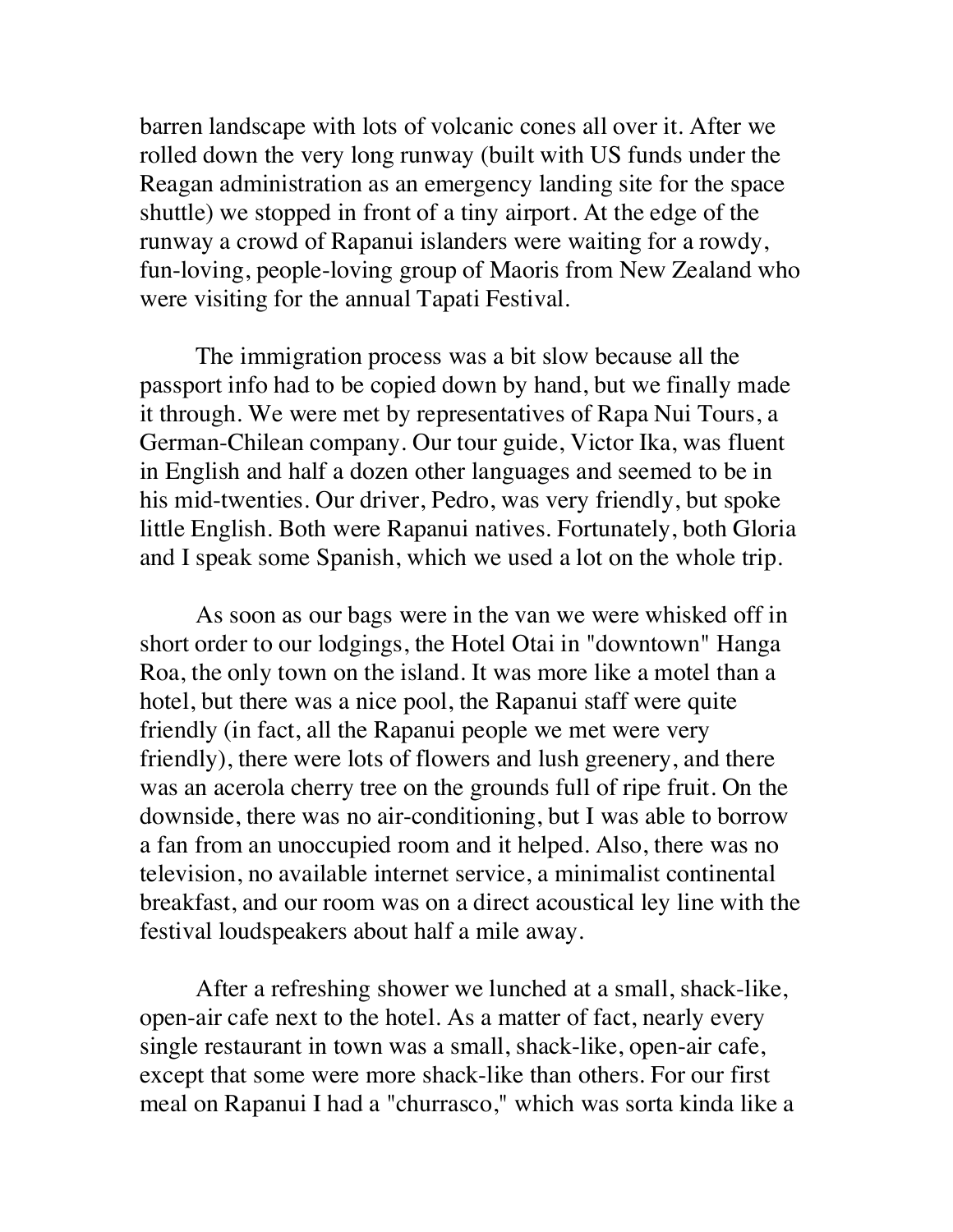cheesburger deluxe with sliced beef, and Gloria had a fishburger. We wandered around town a bit, poking around the tiny souvenir shops and the tiny supermarket (sorry about the r[epetitive](http://www.sergeking.com/Rapanui/hangaroa.html) adjective, but most things were just darned tiny). We bought a lot of bottled water for the room and the tours. Although Rapanui water is supposed to be safe to drink, it's recommended that visitors don't try it because of the high mineral content that does strange things to the visiting digestive system.

Other features of the town included a small park, the only school, a couple of craft centers, and a church.

Every evening but two we had dinner at *Le Pecheur*, the closest thing to a gourmet restaurant on the island, operated by a friendly Frenchman and his Rapanui wife. Located right at the "port" of Hanga Roa with open views of the sun setting in the ocean, it had an interesting decor composed of odds and ends picked up by the owners on their travels, real tablecloths and real napkins, and even candles. Dinner delights included Uruguayan steak forestiere, rape-rape (slipper lobster), Spanish paella, and fresh salmon. The fresh mahimahi looked and tasted a lot like swordfish, but the excellent pisco sours and Chilean wines made up for that.

[Hanga Roa Photos](http://www.sergeking.com/Rapanui/hangaroa.html)

#### **Orongo**

Rapa Nui Tours picked us up at 3:30 on the first afternoon for a tour shared with two other couples. We drove southwest of town and up a hill to stop at the lip of Rano Kau, a volcanic crater 1500 meters in diameter which is filled with a 65-meter deep lake 300 meters below the top of the crater.

Language note: *rano* is Rapanui for "lagoon," which is normally a seawater basin enclosed by coral reefs or rocks. Since there are no coral reefs or seawater lagoons around Rapanui, the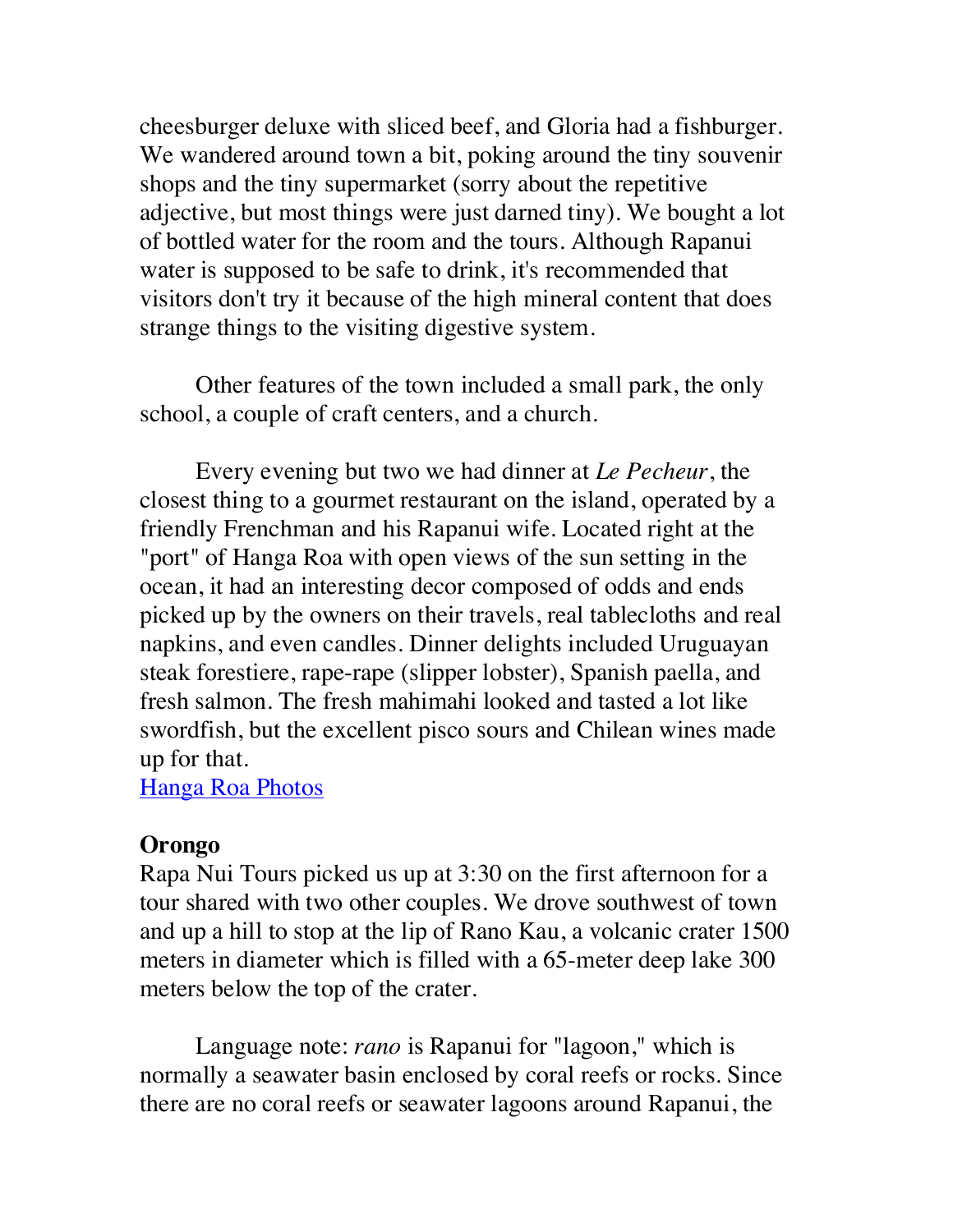word has been applied to crater lakes. The word clearly comes from another type of environment, but it is not related to Tahitian or Hawaiian. On the other hand, *kau* means "to swim" in Rapanui and it is related to the word *'au* in Hawaiian with the same meaning. Victor told us that in former times swimmers trained in the crater lake.

From here we had broad views of the whole island and the rich vegetation that grew in the crater around the lake. In addition to fruit trees there were also supposed to be unique medicinal herbs.

A short distance away from the crater edge we came to the former ceremonial village of Orongo, a word related to the Hawaiian "Lono." However, the god worshipped here was Makemake, represented by a phallic symbol arranged like a face. The village sits high on the edge of the crater, overlooking the ocean and three islets. The fifty-three huts follow a pattern used by nobles on other parts of the island—an oval foundation not more than two or three meters at its widest point with rock walls and a tiny (oops!) rectangular entrance hole. Inside are one or two rooms, and here the roofs are made of sod, whereas elsewhere they are made of thatch. Legend has it that the house design is boat-shaped because when the first chief, Hotu Matua, arrived on the island his wife was pregnant and he upturned his canoe so she would have shelter. However, since Rapanui cosmology symbolizes the sky as male and the earth as female, and since the culture is rife with sexual symbolism, the house shape might also represent the female aspect of the cosmos.

Orongo was the center of the "birdman" cult, involving religious, social and political aspects of Rapanui life. At least some researchers believe that this cult co-existed with the ancestral religion of the great statues, and that it became pre-eminent when the ancestral system broke down (more on that later). Essentially,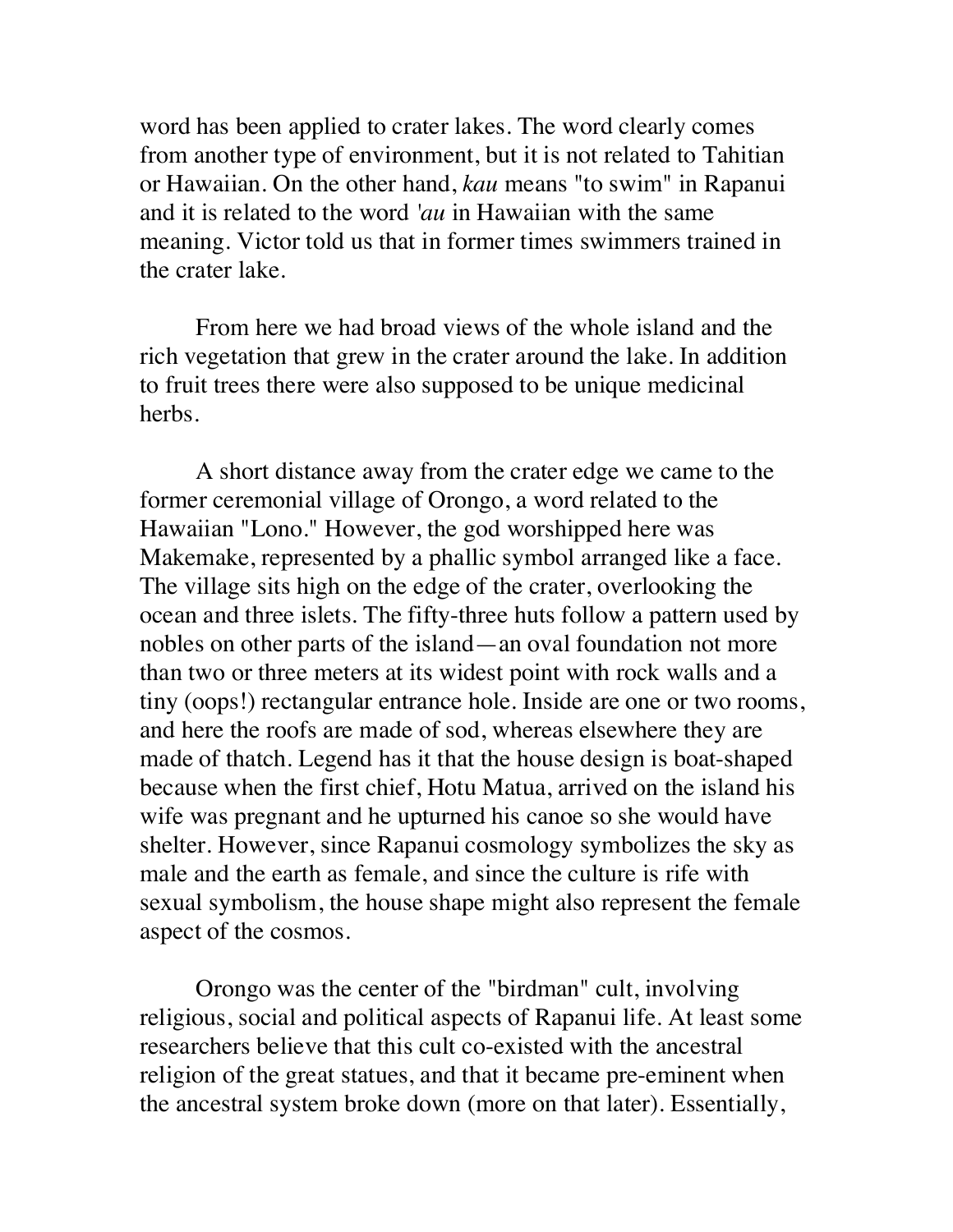the birdman cult—or religion—focused on a a very special ceremony that took place during the annual nesting of terns (*manutara* in Rapanui) on Motu Nui ("Big Islet"), the farthest of the three islets off the shores of Rano Kau. Men representing the various clan chiefs would train in the crater and then set off for Motu Nui on reed rafts before the arrival of the terns and wait in a cave. Then they would climb onto the rock and try to snatch a freshly-laid egg. The first man to swim back to the main island, climb the cliff, and hand an intact egg to his clan chief would be highly honored.

Most of the honor, though, would go to the clan chief, who would be named *Tangata Manu* (Bird Man) for the coming year. He would live in near isolation for the whole year, and his clan would receive special privileges. According to Victor these privileges were usually abused, which led to lots of fighting between the clans. When I asked Victor about the movie, "Rapa Nui," he snorted in disgust. "Just a Hollywood production," he scoffed. What bothered him most were the scenes where the man who brought the egg smashed it against the forehead of the chief. "The egg was a symbol of life and power," said Victor. "It would never have been desecrated like that."

An unexplained oddity is that the *Tangata Manu* was symbolized by a drawing, petroglyph or sculpture of a naked human being with the head of a frigate bird, even though the egg came from a tern. Also, mixed in with the figures of *Tangata Manu* forms carved in abundance on the rocks around Orongo, are naked human figures with tern heads. I've read that some people think that terns replaced the frigates because the latter disappeared, but in reality the terns have stopped coming and frigate birds are still around (I saw some). Based on bird behavior, what I think is that the frigate bird was used as a symbol for the Bird Man because frigate birds normally take their food from other birds, rather than hunt their own (the Hawaiian word for frigates, *'iwa*, means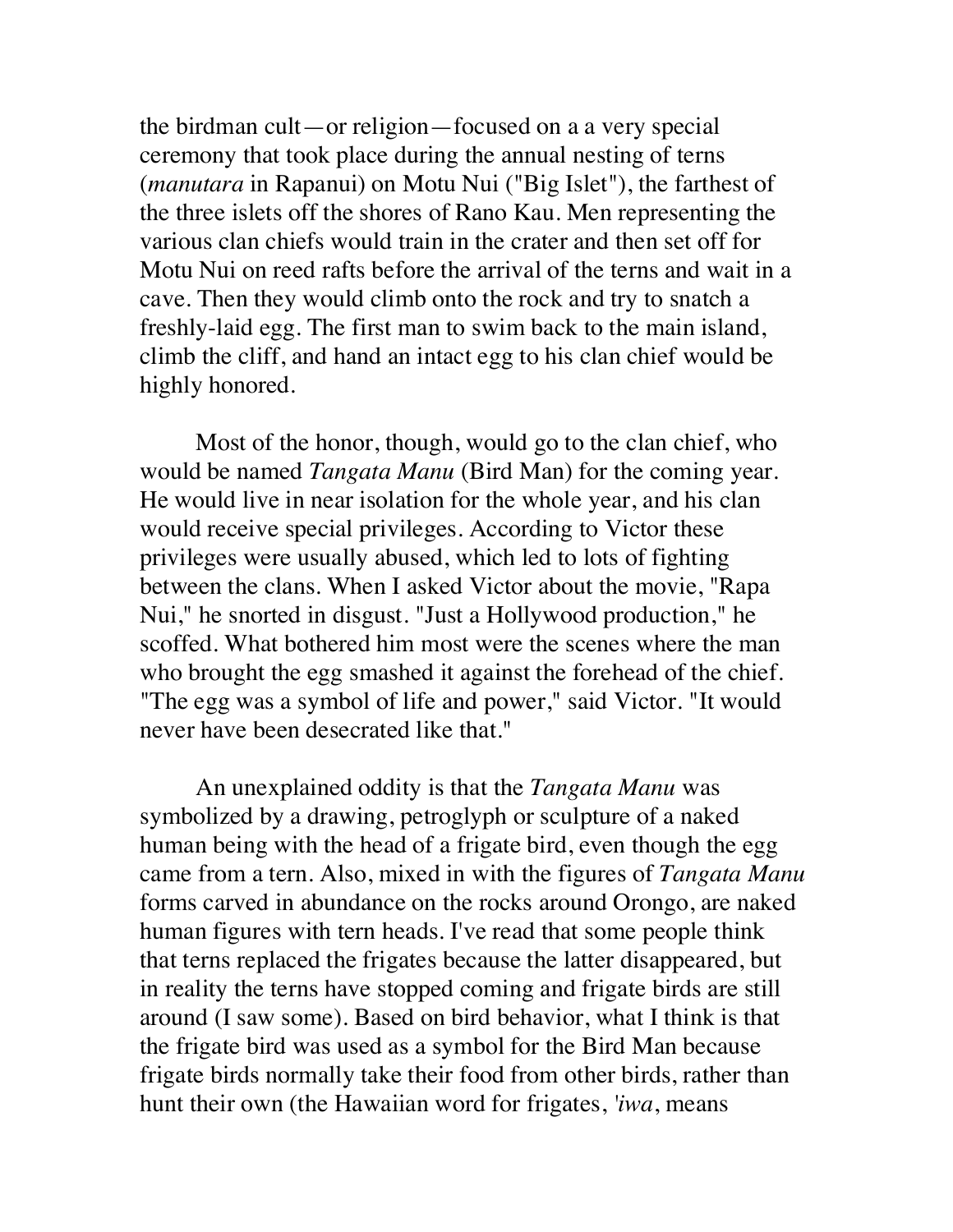"thief"), and one of the privileges of the Bird Man was to take food from other clans. I also think the *manutara* or tern-headed figures on the rocks represent the swimmers, and not the *Tangata Manu*. Petroglyphs are normally carved as magical symbols to bring luck, not as historical records.

Another very interesting thing about Rapa Nui petroglyphs is that they are the most sophisticated rock carvings in the whole Pacific, with curves and forms and details and sheer beauty unlike anywhere else.

**[Orongo Photos](http://www.sergeking.com/Rapanui/orongo.html)** 

#### **Vinapu**

On the southwest coast of Easter island, very close to the eastern end of the runway, lies an extremely interesting archeological artifact in the ruins of Vinapu. Near the edge of the sea, on a rocky outcropping, are the remains of an *ahu*, a long stone platform used for the religion of ancestor worship, and as a base for mounting the large *moai* , or statues, for which Easter Island is so reknowned.

The word *moai* can refer to any statue of any size in any material, but in this report, as is usual in Rapa Nui, it only refers to the stone ones. As all the *ahu* are similar, I'll give a brief description of their general features here.

*Ahu* in general consist of a raised platform of unmortared stones, two to four meters wide and of varying lengths, depending on how many statues it is intended to hold. In front of the platform, facing inland, is a sloping area made of rounded stones set partly into the ground. This is several meters wide and as long or longer than the platform. In the later days of ancestor worship the bones of departed chiefs were buried here. Larger *ahu* have raised areas extending beyond the ends of the platform where in the oldest times the cremated remains of ancestral chiefs were buried. This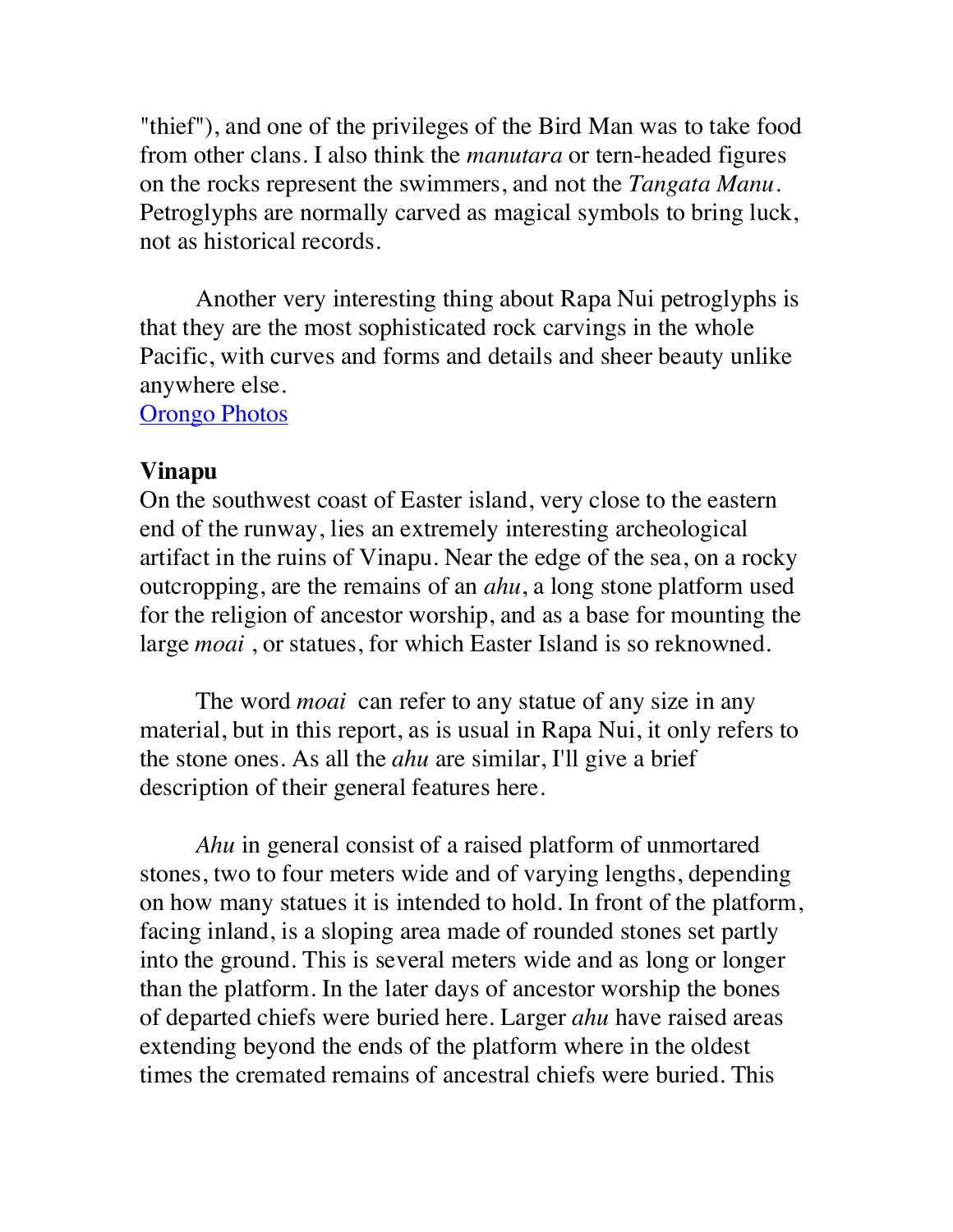practice apparently ended when trees became scarce. The back of the platform almost always faces the sea and is usually vertical.

Vinapu is an unrestored *ahu*, meaning that all the statues which formerly stood proudly on top of the platform still lie overturned, broken and scattered from the clan wars that nearly decimated the population before the New World Europeans arrived to finish the job. It was both sad and strange to encounter these toppled monoliths of greenish, fairly soft lava rock lying mostly face down where they were pulled over by enemy clansmen.

Our guide Victor was very clear that the history of Rapanui has been grossly misrepresented. Instead of a war between the "Long Ears" and the "Short Ears," which is the common story, he said that the wars were mainly between the different clans, of which there were twelve, divided into two confederations. One confederation was called *Hanau E'epa* ("Born Robust") and the other was called *Hanau Momoko* ("Born Lizardlike," i.e. slender). Each confederation was composed of both chiefs and commoners. Apparently, sometimes the confederations fought each other, but more often different clans fought each other regardless of confederation affiliation. As is the case everywhere, including Hawaii, attempts to simplify the inner workings of a society are always way off base. Interestingly, Pedro, our driver, was a robust type, and Victor, who also had a lizard tatooed on his arm, was slender.

Each *ahu* was set up by a particular clan to represent the power of its ancestors. As rivalries grew the statues got bigger and fighting increased. The very worst thing one clan could do to another was to destroy its *mana* by destroying its statues, especially the eyes. By the beginning of the nineteenth century all but one of the eyes of the *moai* had been hacked to bits and nearly all the *moai* on the various *ahu* had been cast down.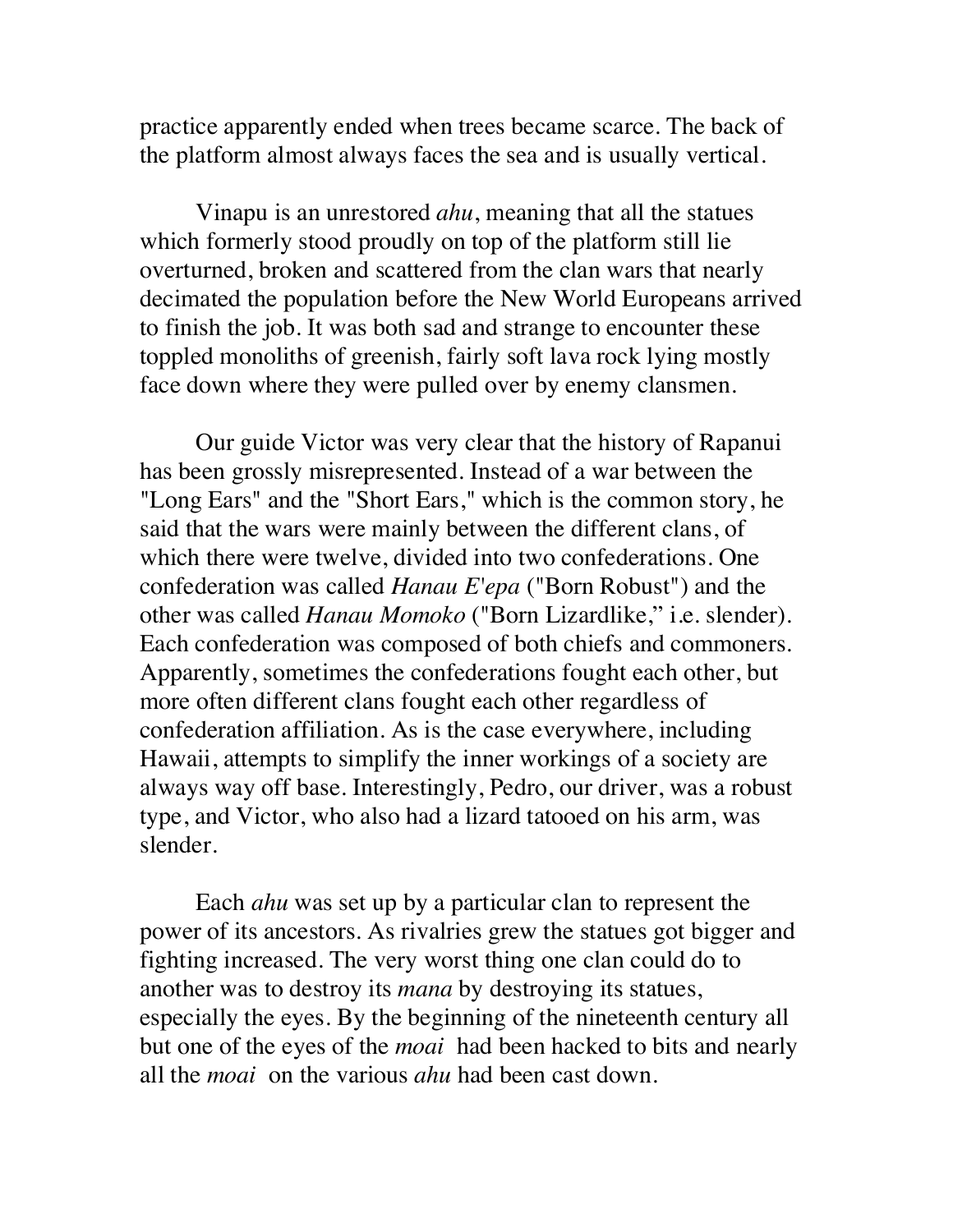At the back of Vinapu *ahu*, on the seaward side, there was a very small, weatherworn *moai* about two meters high sitting by itself, partly buried in the ground. Victor said that all of the oldest *moai* were small like this. As their features were eroded and as the culture changed they were removed from the *ahu* and replaced with newer and larger ones.

The most impressive aspect of Vinapu, however, is the back wall. It is made of closely fitted stone blocks in an earthquakeresistant style that looks exactly like the pre-Inca walls that I have seen in Cuzco, Peru, and very similar to remnants of the Menehune Ditch on Kauai and parts of the Great Wall at Pu'u Honua on the Big Island. Victor took out a compass and brought it near the wall to show how parts of it were magnetic. This is not as unusual as it sounds, because lots of lava contains iron particles and I have demonstrated the same phenomena with granite sarcophogi in Egypt.

[Vinapu Photos](http://www.sergeking.com/Rapanui/vinapu.html)

#### **Huri A Urenga**

We hired a Rapanui woman taxi driver, Rosita, to take us to see a *moai* that wasn't on our tour, called Huri a Urenga on my map. Her taxi was an older car of indeterminate make and she arrived with two sons and a friend. After some discussion she made one of her sons get out so Gloria and I would have room to sit. Rosita handled the dirt roads very well, but we had a hard time finding the statue because she didn't recognize the name I gave her. After checking with the hotel clerk she drove us to a different statue on the other side of the island. Finally, she listened to my directions enough to get us to the general area and I pointed it out as we almost drove past. "Oh," said Rosita, "you should have told me you wanted to see the statue with four hands." It turned out that none of the locals were familiar with the name on the map.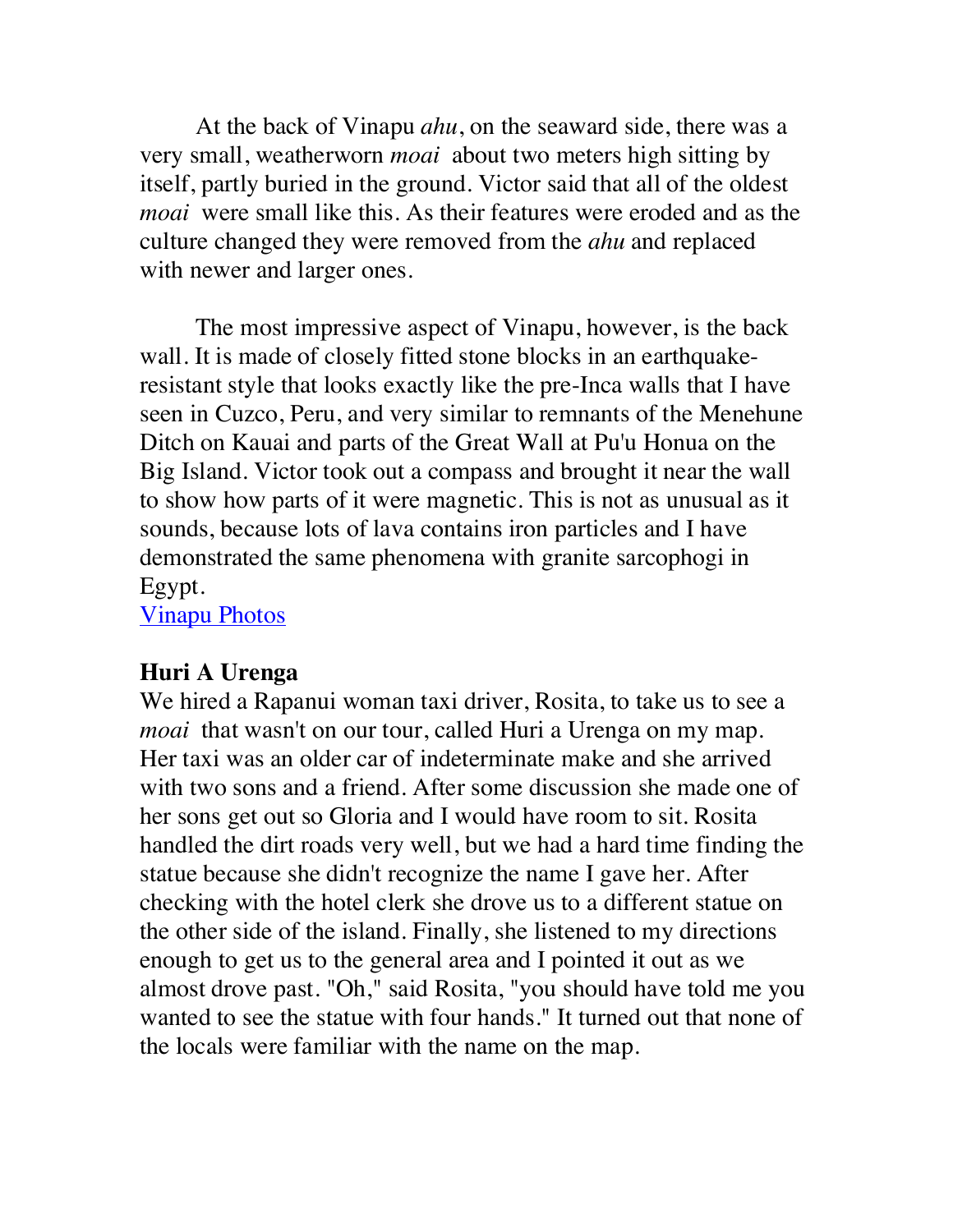This restored *moai* was unusual in that it was well inland and isolated, sitting on top of a hill. Another unusual feature is that it has four hands carved on its belly, instead of the usual two, and no one knows why. What is known is that it is considered to be the most important astronomical marker on the island, with as many as eleven markers related to equinoxes and solstices. The *ahu* and *moai* were built in perfect alignment to face the rising sun over the peak of Maunga Puakatiki on the eastern peninsula of Poike at the winter solstice.

This alignment of *ahu* and *moai* to equinoxes and solstices (mostly the winter solstice) is found all over the island. Obviously these alignments were extremely important, but why?

People maintain difficult customs and traditions because of practicality, economics, politics or religion, and sometimes out of mere habit. The more difficult the custom, though, the less likely it is that it will survive out of habit, and aligning *ahu* and *moai* is very difficult. Political customs change like the wind, and economic customs change with the economy. Religious customs can last a very long time without any apparent purpose, but they usually begin for a practical reason, according to the beliefs of the culture. Practical customs will survive as long as they serve a practical purpose, although if they become religious customs they may outlast their practicality.

Here's my theory. Knowledge of the equinoxes and solstices serves a practical purpose only to farmers and sailors. For farmers in the tropics precision in these matters is not vital. But for farmers outside of the tropics, and for ocean-going sailors everywhere, they are. In their early days of settlement the people of Rapanui were sailors above all else. Much later, however, they became mostly farmers and their sailing knowledge was forgotten. And yet, during the period of *moai* -building, they went to a great deal of trouble to keep accurate alignments. I believe it was because the *moai*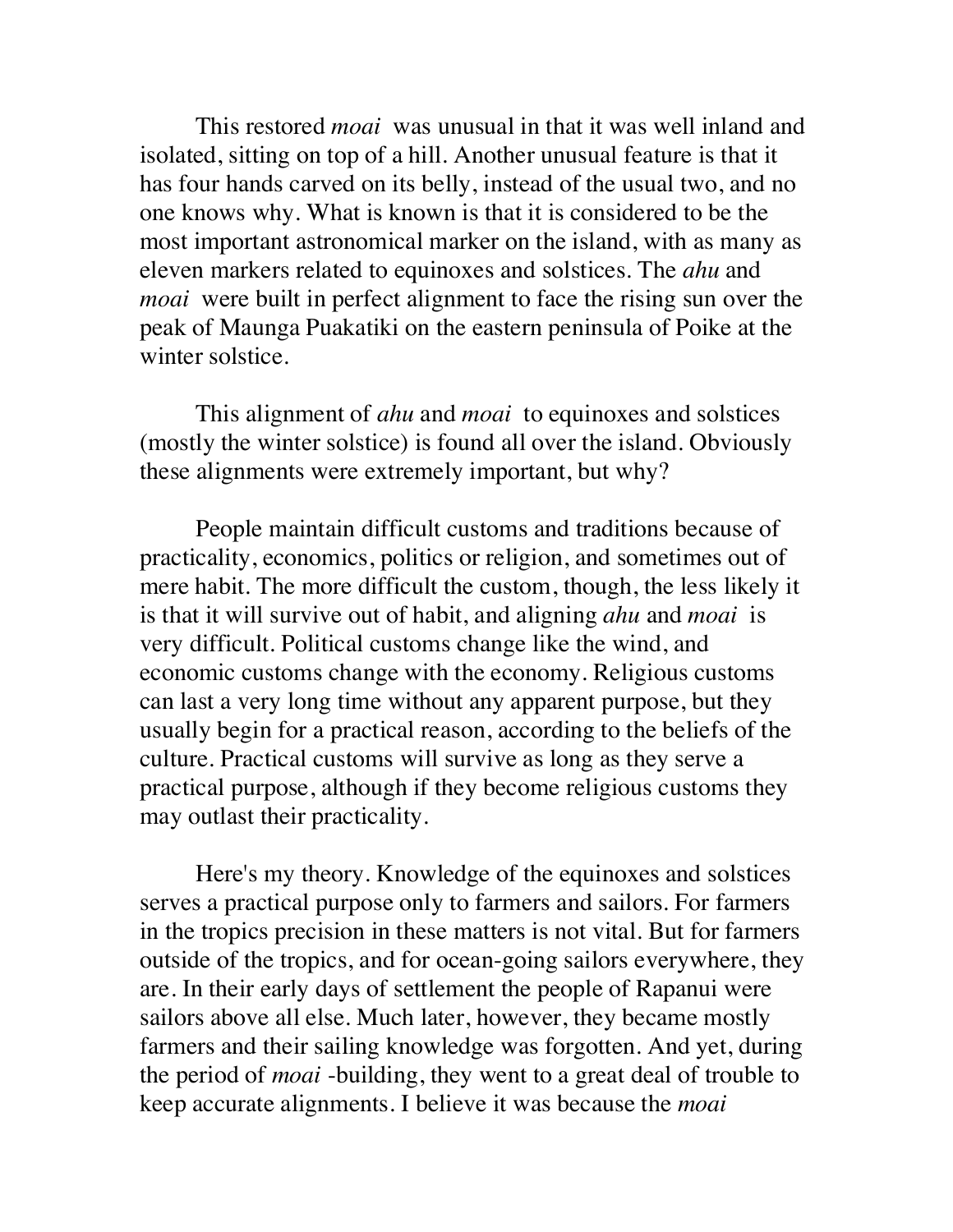represented their ancestors, and their ancestors were sailors. Since Rapanui lies a bit outside of the tropics (about 29 degrees south latitude) the equinoxes and the solstices may also have been important because of the winter swells from the Antarctic. [Huri A Urenga Photos](http://www.sergeking.com/Rapanui/huriarenga.html)

## **South Coast Sites**

Hanga Te'e Bay off the South Coast road is the location of Vaihu, another unrestored *ahu* with *moai* as well as topknots (*pukao*) tumbled about. The reddish topknots, by the way, were a late development and represented a hair style where a man's hair was wound into a knot on the top of the head and dyed with red ochre. I have seen old paintings of New Zealand Maori with such topknots, though not dyed. I have also seen photos of South American indians with topknots dyed red, and photos of statues from the Mapuche Indians of Chile that have large stone statues with what looks like topknots on their heads.

At Vaihu some of the topknots are intricately carved. Another feature here and at some other sites is a stone circle called a *paina* which was used for the ceremonies performed at the *ahu*. In Hawaiian *paina* means "to raise, lift up, increase." Perhaps the Rapanui ceremony had to do with raising the topknots to the top of the statue heads.

Further south along the coast is the important site of Akahanga where the royal chiefs often resided, with four platforms, twelve *moai* , eight topknots, and the remains of quite a few "boathouse" foundations and firepits (*umu pae*).

Food was mostly cooked (and sometimes still is) in a special kind of firepit that was like a half underground oven. An *umu* in Hawaii is a hole in the ground with a fire at the bottom and layers of banana and ti leaves, fire-heated stones, meat and vegetables, all covered with dirt (burlap protects the food today). The Rapanui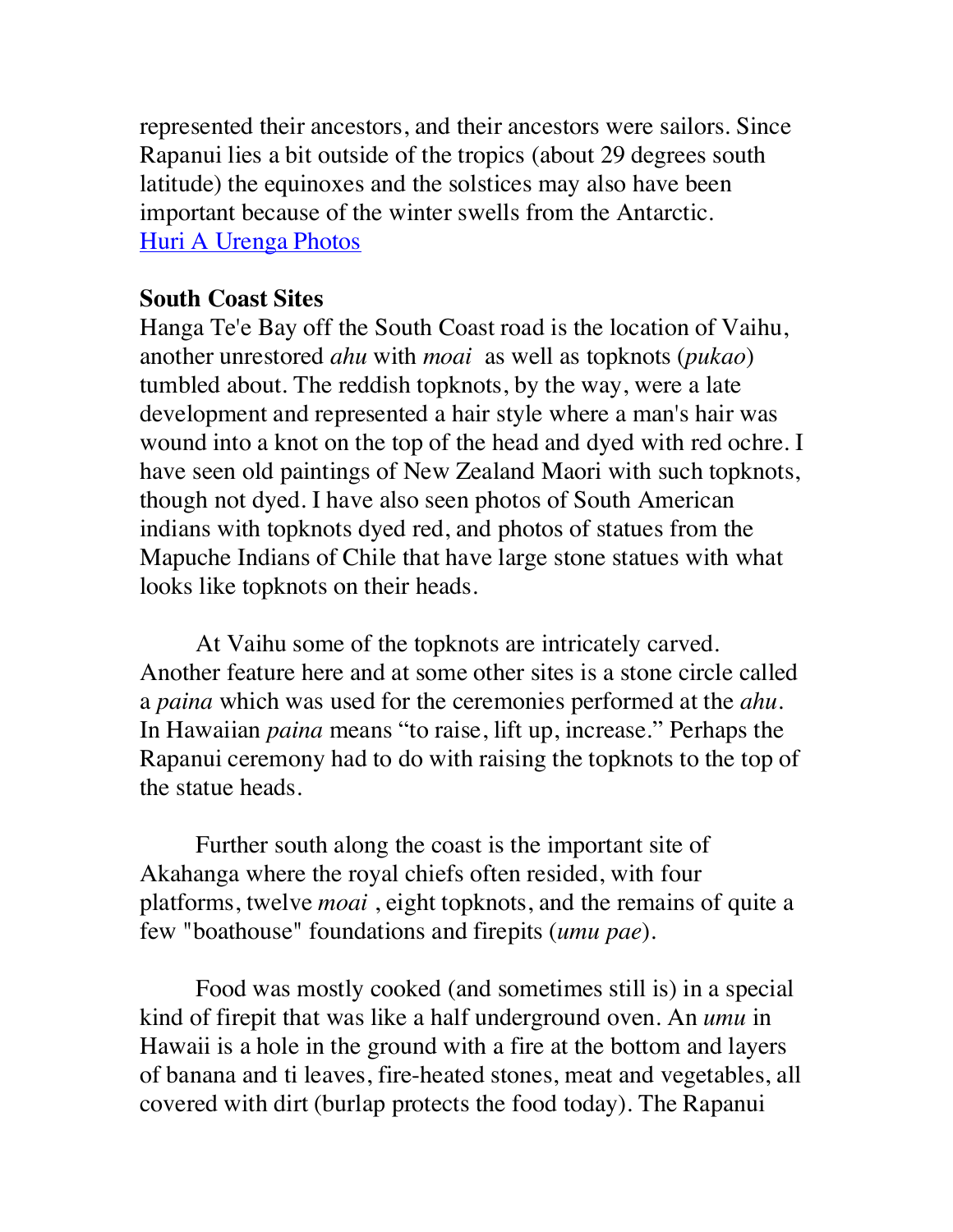version is very similar except that the fire is in the pit and the rest is above ground, all surrounded by a rock wall. The top of a Rapanui firepit is always made with five stones, whether it's used for cooking or just an ordinary fire. Victor showed us an *umu* that looked like it was made with only four nicely carved stones, and pointed out a small fifth stone wedged in one corner. No one knows why anymore, but it is still done. It is worth noting that the ancient Rapanui people had chickens, but no pigs. Maybe they ate them all before they could reproduce, or maybe the pigs just ate too much themselves and were competitors for food.

The first high chief, or king, Hotu Matua, is supposed to be buried near Akahanga.

The easternmost *ahu* on the south coast is the massive complex of Tongariki, with fifteen *moai* now standing thanks to a restoration in 1997 with the help of a crane donated by a Japanese company. The restoration effort was massive, too, since the whole area had been swept by a tidal wave in 1960. The axis of the platform is aligned with the rising of the summer solstice sun, and there are many petroglyphs nearby.

On a hill in front of the *ahu* is one of the smaller *moai* that was moved by modern reserchers to demonstrate a theory of how the ancients might have done it. It is also the only complete *moai* to have left the country and returned (to and from Japan) with the permission of the people.

The question of how the *moai* were moved is especially intriguing. A whole lot of theories have been proposed, from rolling the statues on logs, to sliding them over mashed sweet potatoes. Because of a legend that says the statues "walked" to the *ahu*, one group of researchers moved one small statue a short distance by wrapping it with ropes and tugging it on alternate sides, like we sometimes do with tall and narrow pieces of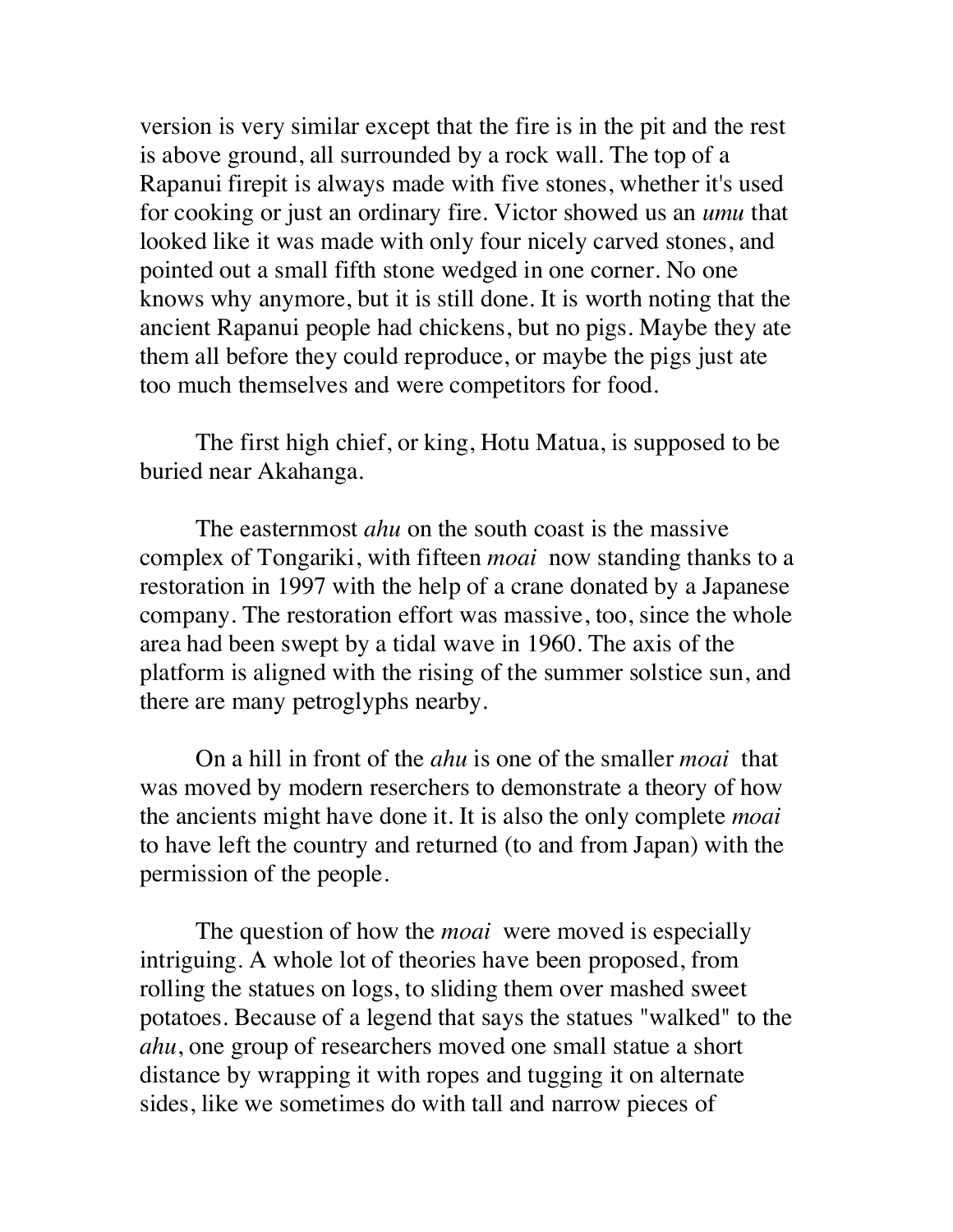furniture. What makes all these theories untenable is that a great many of the *moai* were much larger than the ones used for experiments, and, most importantly, Rapanui is not flat. The majority of the terrain is hilly, bumpy and full of rocks and depressions, not suitable to the methods proposed.

Even my favorite theory, that the *moai* were rafted to the sites, has holes in it. When I looked at the uneven terrain and the flat summer ocean and the canoe ramps next to the majority of sites that were right next to the water, and when I considered that re-usable rafts would use less wood than sleds and rollers, it seemed practical. But, the ocean isn't always flat, some *ahu* are inland, and some *moai* seem to have fallen on land while on their way to a coastal destination. Ah well, it's still as good as any of the other theories. Then I got to wondering about the legend of walking. I have enough experience with languages to know that many words have multiple meanings, and that translation are often faulty. The word for "to walk" in Rapanui is *ha'ere*, but it also refers simply to movement.

**[South Coast Photos](http://www.sergeking.com/Rapanui/southcoast.html)** 

#### **North Coast Sites**

Northwest of the "hump" at the center of the island is *Ahu Te Pito Kura*, location of the biggest *moai* ever mounted on a platform, now ignominously lying face down in the dirt. Called *Moai Paro*, it stood ten meters high and weighed 85 tons.

Next to the platform is a circle of rocks surrounding a stone sphere made of whitish basalt about half a meter in diameter. The stone is sometimes called *Te Pito Henua* ("Navel of the World") and legend says it was brought to the island by Hotu Matua. This could be true, since the Rapanui people had a lot of magical stones that they used for fishing, navigation, dreaming, and many other things. This particular stone used to sit on the platform itself. The four stones around it were added later. Now it is the center of a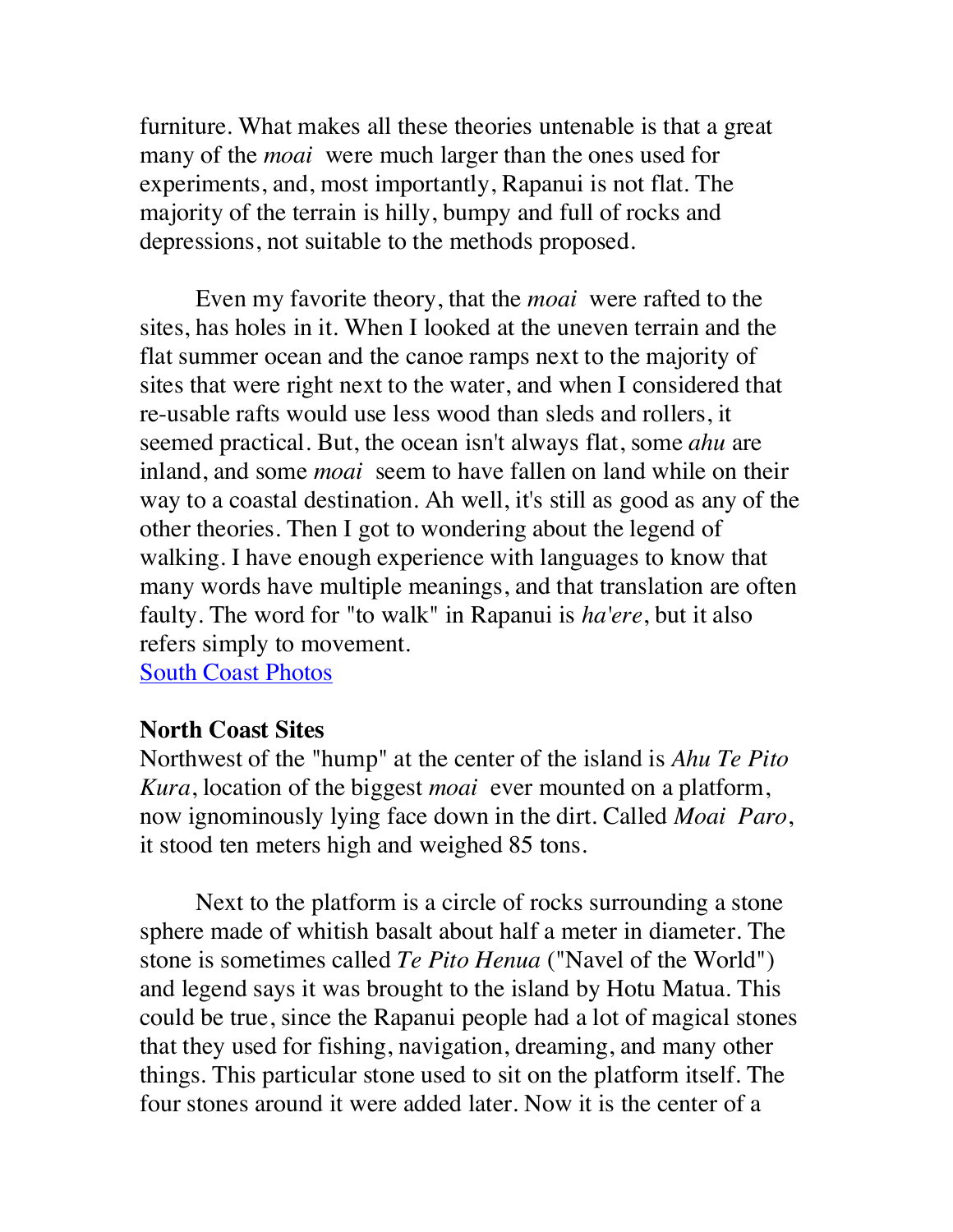tourist cult that believes it has healing *mana*. While we were there lots of tourists came and knelt in front of it, touching their foreheads to the stone, in order to receive its magical powers. Victor's compass demonstrated that it is quite magnetic.

Further west is the lovely, palm-fringed beach of Anakena, one of only two natural beaches on the island, and the legendary landing place of Hotu Matua. Gloria and I swam here because the waves were gentle and the water was comfortable. And because the day was very hot.

Just inland of the beach is *Ahu Nau Nau*, with five very nicely made *moai*, four of them complete with topknots, that were restored between 1978 and 1980. You almost feel sorry for them, however, because they face the slope of an uninteresting hill and never get to see the beauty behind them. Because of the quality of the workmanship and the presence of petroglyphs on the *moai* and the platform itself it is believed that these are among the last *moai* to have been mounted on their platform before the wars of destruction.

One of the more unusual sites, and probably the most famous one in terms of how familiar it is to people around the world, is *Ahu Aviki*, composed of seven *moai* aligned with their backs to the rising sun of the equinox (or facing the setting sun of the equinox, whichever you prefer). They are unusual because they are inland, like the *moai* of Huri a Urenga, and not at the edge of the ocean like nearly all the other *ahu*. Most people writing about them say that they are facing the sea, but that is not accurate. They actually face an area of land that is quite a fair distance from the sea, considering the size of the island. Since all the *moai* represented protective ancestors, they are no doubt guarding the land, and not yearning for their homeland. Because they are seven they are associated with the seven first explorers, but this seems to be a late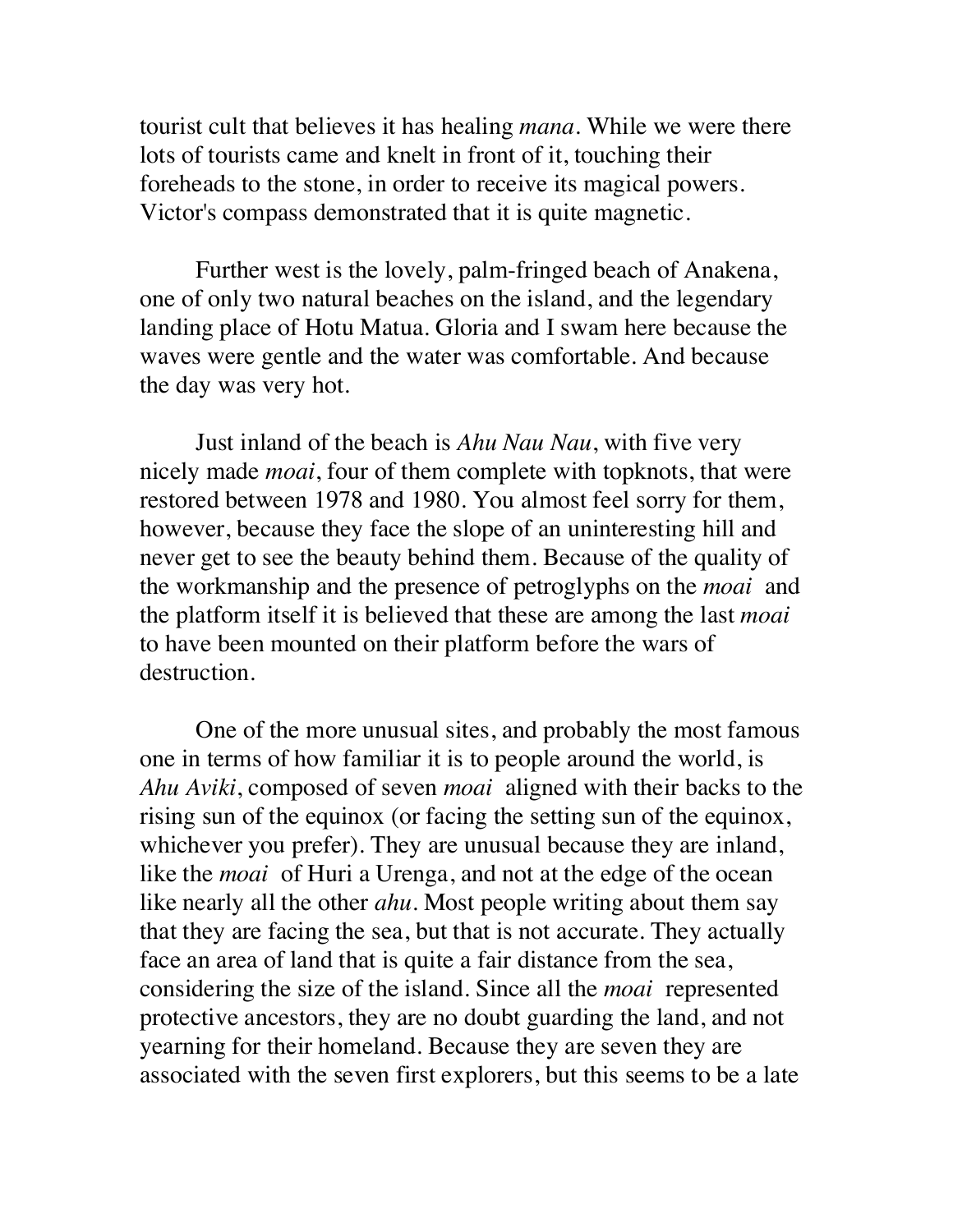development, especially when you learn that six of those seven returned home rather than stay and settle.

The Tahai complex consists of three *ahu*, one of which has five *moai* standing, one of which has a single and relatively small *moai* , and one of which has an impressive *moai* complete with topknot as well as eyes! In this area there are also lots of boat houses, stone circles, *umu*, *manavai* (stone enclosures for gowing food plants), canoe ramps, and other interesting stuff. [North Coast Photos](http://www.sergeking.com/Rapanui/northcoast.html)

#### **Quarries**

Nearly all *moai* are carved from a soft type of greenish lava called "tuff," while the topknots are made of a somewhat harder, reddish type of lava called "scoria." A few small and early *moai* were carved from very hard vesicular lava (the kind with small holes in it), and the topknots were not made until later times. They were not attached to the head, but quarried and carved separately from the *moai* and put on just before or just after mounting on the *ahu*.

The topknots, or *pukao*, were quarried in a secondary crater called Puna Pau, not far from the town of Hanga Roa. Today, finished and unfinished ones are lying all over. A few in the crater have large numbers on them, put there by a German priest, Sebastian Englert, who counted every remnant of the *moai* period that he could find (around 900 pieces), and spent thirty-four years (1934 to 1968) on Rapanui studying the language and collecting legends, stories and knowledge about the old times from the elders and their children. Today he is credited with saving the Rapanui culture and providing a vital resource for the young Rapanui population that wants to connect to its roots.

The main quarry for the Moai is Rano Raraku, an awesome place that takes your breath away. As you climb the long slope leading to the quarry you come across massive heads sticking up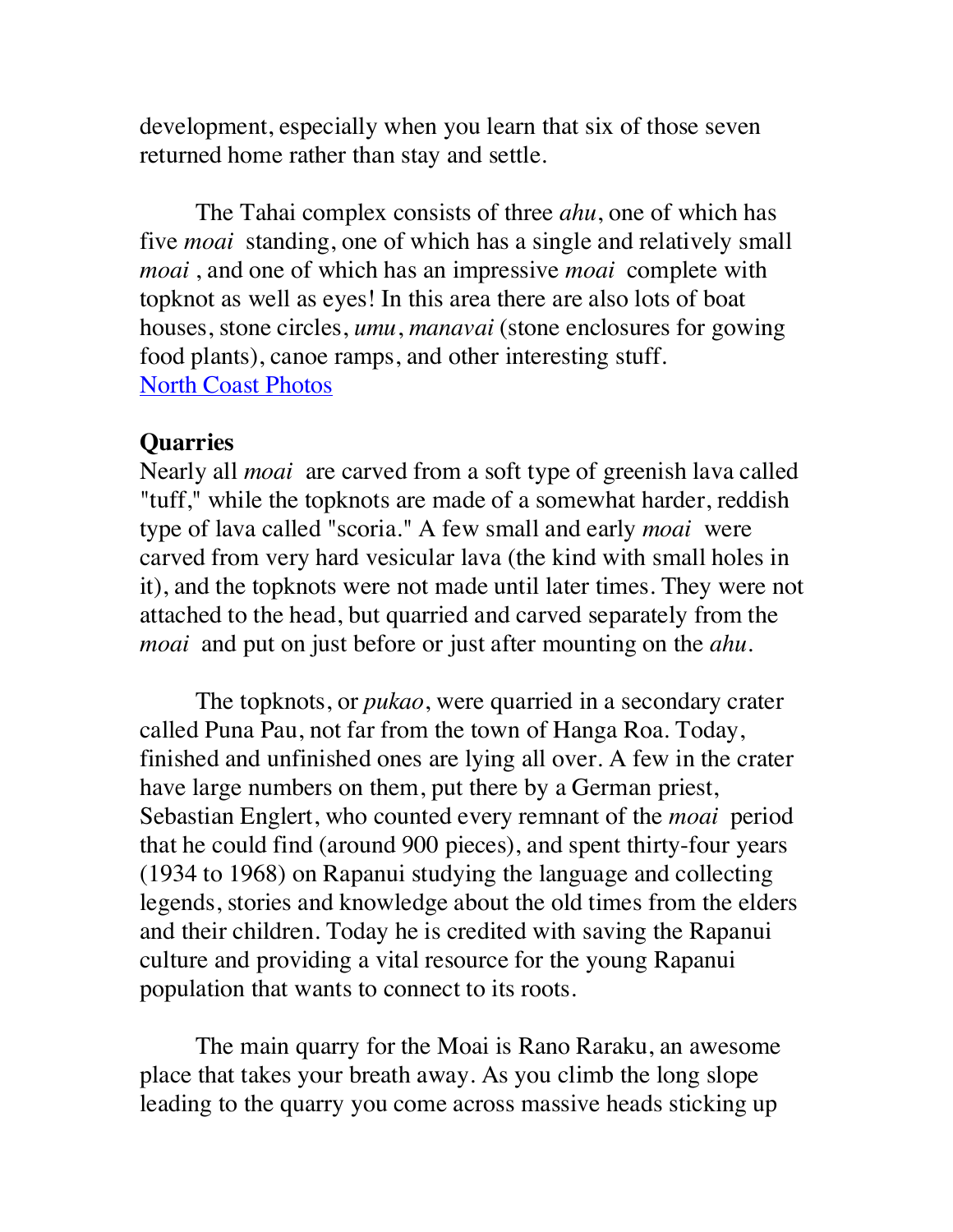out of the ground. These are roughly finished *moai* , partly buried so the sculptor can add finishing touches required by the "buyer," like reshaping the nose a bit to more resemble a particular ancestor, ot adding some details to the ears or the back. First and foremost, however, the *moai* were phallic symbols, intended to draw masculine power down from the skies, combine it with the *mana* of the ancestor, and project it through the eyes to nourish the clan and protect it from its enemies. Victor told a story of how the *moai* came to have the unique shape of head and neck as related to the body. He said that the chief of the sculptors went to a wise man (curiously, these are called *Maori* in the Rapanui language) and asked how to make the neck. The wise man said, "The answer is right in front of you." The clan chief left, disgusted with the response. Then one day soon after he was relieving himself and happened to glance at his own penis. Laughing, he knew he understood and used the pattern he saw right in front of him for the statues.

According to Victor, the upper slopes of the crater are the equivalent of a big showroom. Only one clan did all the sculpting, and the chiefs of the other clans came here to negotiate payment for the work through barter. When the clan wars interrupted trade, the sculptors went on strike.

If you are observant you notice that none of these statues has eye sockets. That's because the eye sockets were one of the last things carved, just before the *moai* was put up on the platform. And this also means that the sculpting clan had to be involved in every step of the process, from quarrying and carving to transport, finishing and mounting.

On the way to the quarry there is an anomaly sitting at a bend in the trail. This is a large, realistic figure in a kneeling position that is unlike any other sculpture on the island. It's another one of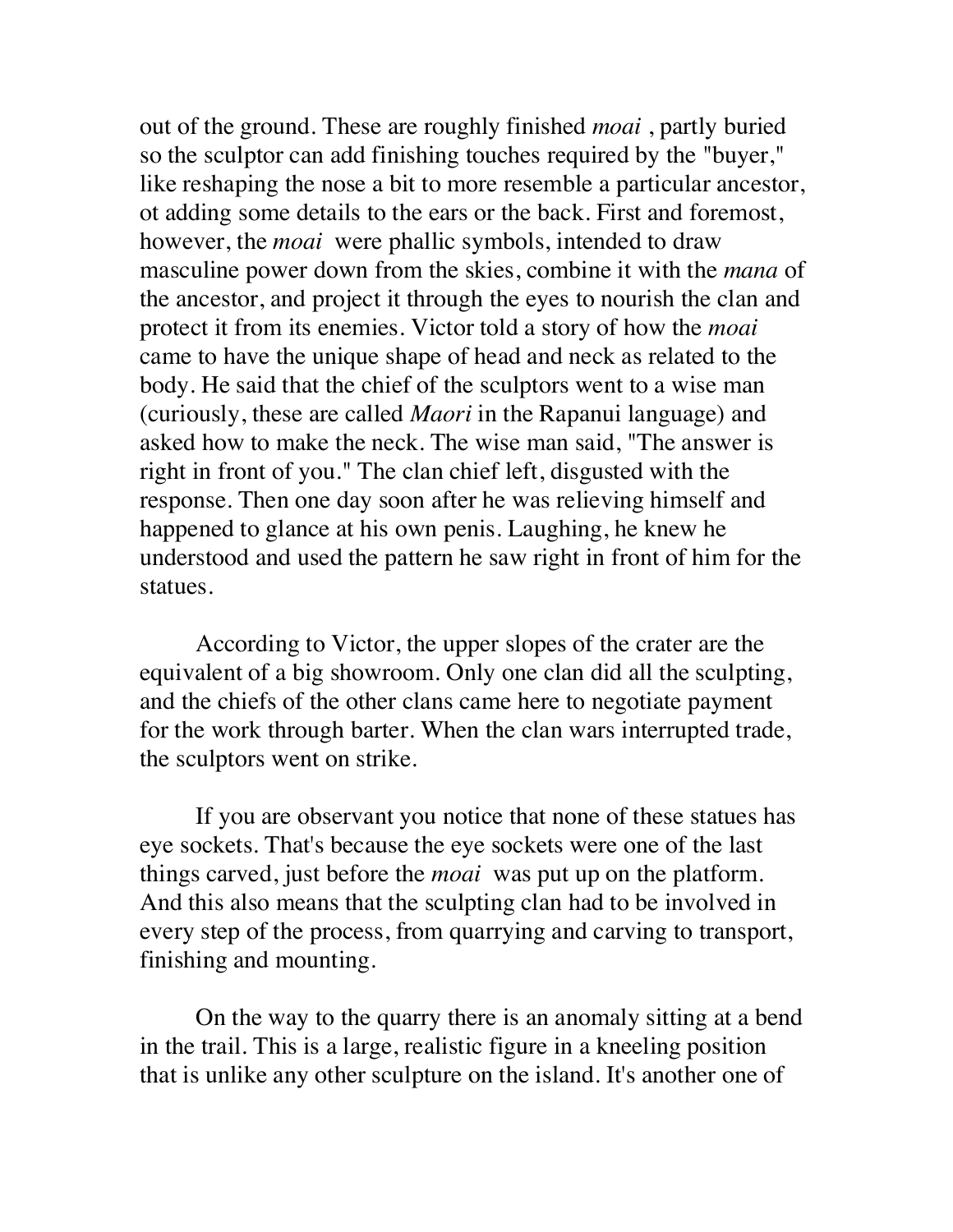the puzzling mysteries here, since there is no legend or knowledge associated with it.

The quarry itself is amazing. Partly finished statues of all sizes are still attached to the native rock in every imaginable direction. The sculptors certainly knew how to take advantage of every bit of usable material. Among the unfinished pieces is the largest *moai* ever made. It would have been 21 meters (70 feet) high and the estimated weight would have been 300 tons. In the quarry it looks like it's almost ready to be detached. Maybe the sculptors thought long and hard about what it would take to get this monster down to the coast and set on an *ahu*, and they just gave up.

Inside the crater is a lake or lagoon, with more "showroom" *moai* on the slopes around it. This body of water is the site of reed raft racing during the Tapati Festival. [Quarry Photos](http://www.sergeking.com/Rapanui/quarries.html)

#### **Caves**

There are many lava tube caves on Rapanui, both above and below sea level. Some were used for rituals, some for growing food, some for hiding from warriors or slavers, and some for storing precious objects so the missionaries wouldn't destroy them. We were fortunate to be able to visit four of the seven most well known caves.

*Ana* means "cave" in both Rapanui and Hawaiian. The first one we visited was in a hill above Akahanga. Victor didn't give us its name, but it could be *Ana O Te Moai,* meaning "Cave of the Statues." This was a rather small ritual cave where the wise ones, *maori*, told stories and the shamans, *ivi atua*, literally "bone spirits," did magic, which included the ability to speak to the spirits of weather, animals, stones and ancestors. Magical items often consisted of stones, smooth and/or rounded ones by preference, which were inscribed with symbols to bring fishing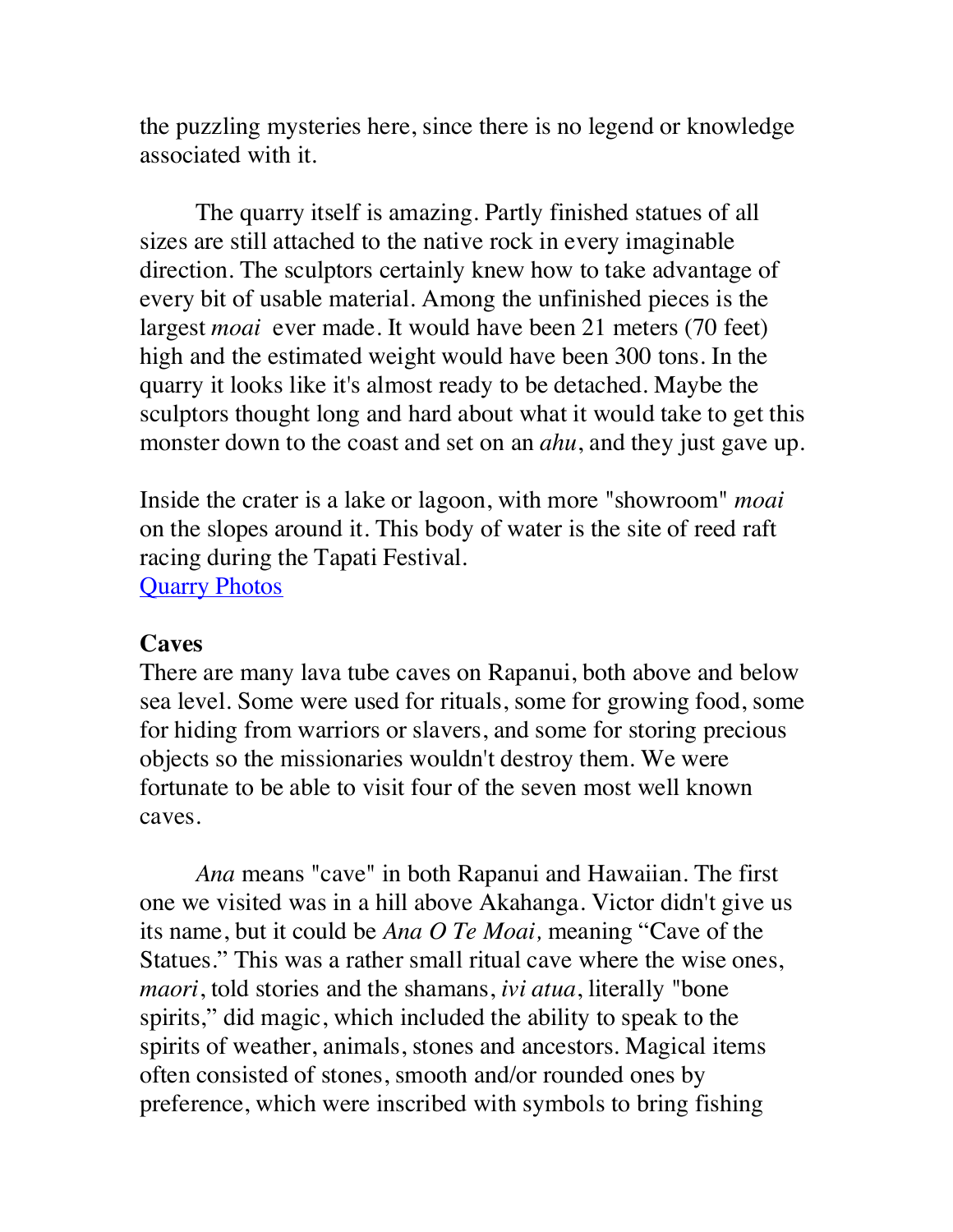luck, prophetic dreams, and so on. Skulls of ancestors were also used, with symbols painted or inscribed on them, and were kept in caves, placed on *ahu* at the base of the *moai* , or buried between uses.

Near Ahu Akivi was *Ana Te Pahu* ("Cave of Rooms"), one of the largest. A 2009 expedition claimed that this complex totalled six kilometers (almost 4 miles) in length. *Pahu* in Hawaiian is mainly a drum or a container; in Rapanui it refers to a jar that is struck with a stick, or to a chamber in a cave. First we walked down into a fairly large chamber and Victor pointed out the path to a whole series of rooms extending underground for a long way. Some commoners lived here, but it was also used as a hiding place. Another part of the cave with a collapsed roof was used as a *mataveri*, an underground garden still filled with bananas and other edible plants.

A visit to the third cave was suggested by our taxi driver, Rosita. This was *Ana Kakenga*, the Cave of Two Windows. To get there we took a dusty, bumpy road along the coast east of Hanga Roa and finally stopped in a rocky, uneven field that sloped gently toward a cliff above the ocean. Rosita led us to a shallow depression in the ground and pointed to a small, black hole. "There it is," she said.

We had grave doubts about going into that hole. Nevertheless, Rosita led the way, followed by her friend with a handycam equipped with a light, and we stumbled after. We actually had to crawl in some spots, but we soon came to a place where we could stand. A short branch to the right led to roundish hole in the cliff face between two and three meters high that looked out over a small inlet and the ocean beyond. A slightly longer left branch led down and out to a similar window. Rosita said that the women used to come here to hide from the slavers.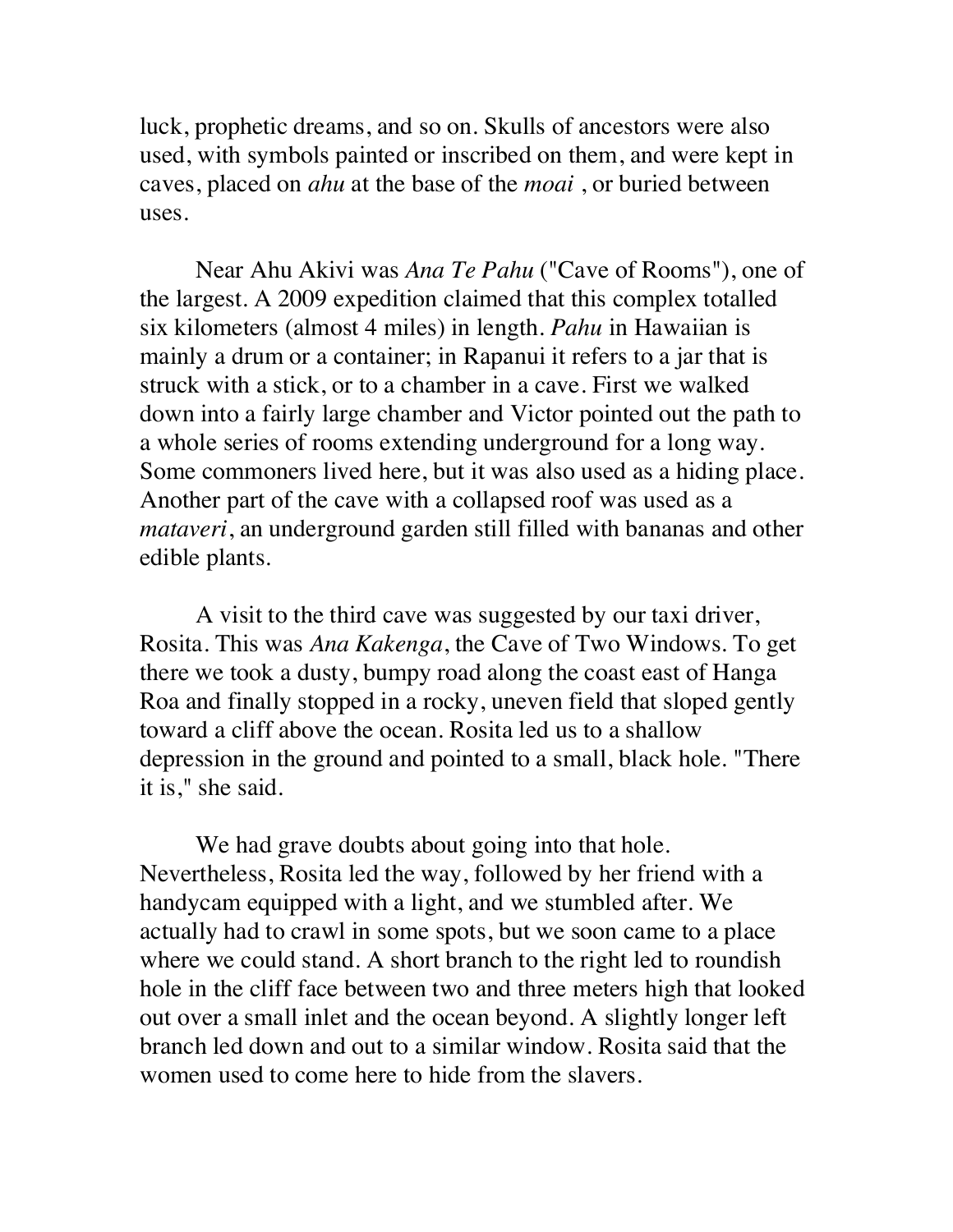On the way back to town we stopped to pick wild guavas, which Rosita said were US\$5 a basket at the market. It was interesting in a scary sort of way to watch her peel a guava with a knife while driving on that rough and curvy road.

The last cave we visited was *Ana Kai Tangata*, just west of Hanga Roa, and situated at the end of a beautiful little bay. We followed a rocky trail down to the entrance, and it was obvious that high tide would fill the floor. On the ceiling were the remains of what was once an elaborate frieze of paintings related to the birdman cult, and on a small boulder on the floor to one side was another birdman painting, either purely modern or a restored version of an older one. Due to vandalism and erosion only a few paintings are left.

The name of the cave has led to speculation that some sort of ritual cannibalism was practiced here by the *Manu Tangata* (Bird Man) as part of an initiation ceremony, because *Ana Kai Tangata* could be translated as "Man-Eating Cave." However, *kai* can also refer to string figures (though it is usually doubled as *kai-kai*) and in that case the Bird Man might have been taught sacred knowledge through such means. In Hawaiian, *kai* would be *'ai*, a word meaning "to eat or consume" and also "to rule." This relationship between ruling and eating is a curious aspect of Polynesian culture. In Hawaii a ruling chief was said to "consume" his subjects, perhaps in the sense of deriving power from them. Of course, this increases speculation about ancient ritual cannibalism throughout Polynesia. The relationship in Rapanui between eating or consuming and string figures might possibly come from the fact that string figures were used for magic, and not just for telling stories.

[Cave Photos](http://www.sergeking.com/Rapanui/caves.html)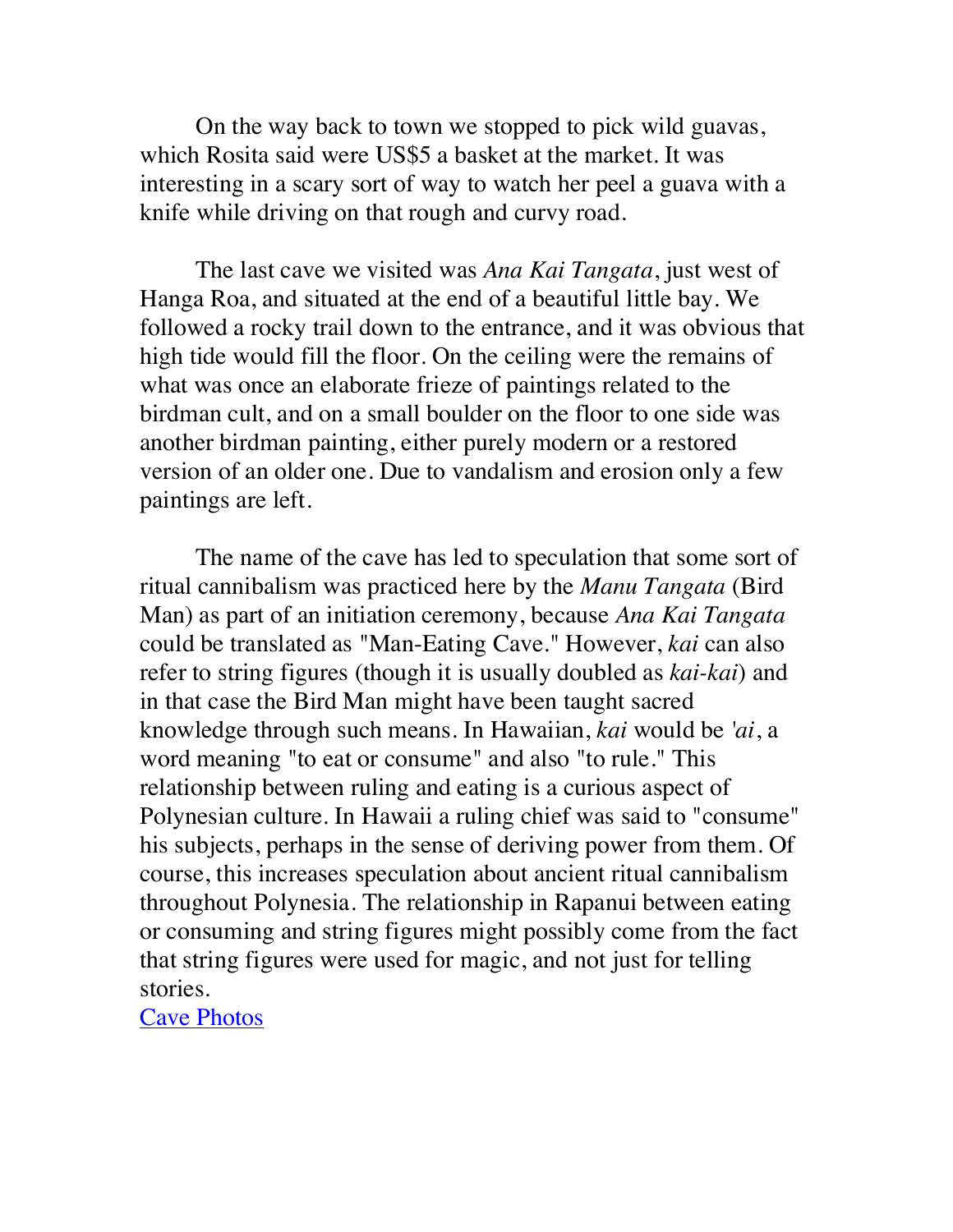#### **Museums**

A short distance east of the center of town, just inland from the Tahai complex, is the privately-owned Padre Sebastian Englert Museum. It is small, but extremely informative, with many display cases, statuary, and illustrated panels. It's all in Spanish, but we were able to borrow an English guidebook that came in very handy for words I didn't know.

One of the main features was a case that held the only nearly intact eye of a *moai* ever found. It was brought to light during excavations at the Anakena beach site. The eye itself is made of coral (coral exists underwater around the island, even though no reefs have formed) and the pupil is usually made of obsidian, *mata* (with an accent on the last letter), but in this case it was made of red scoria. Until this was found some researchers didn't believe that the *moai* really had inset eyes like all the legends said. I suspect these "researchers" had never come to Rapa Nui, because I found broken bits of coral and obsidian around most of the *ahu* we visited, and not around any other areas even twenty meters away. By the way, there is no known word for obsidian in Hawaiian, but there is a word, *maka* (with an accent on both vowels) that the dictionary defines as "a type of stone," and which is probably obsidian.

Another special feature at this museum was a statue of a female *moai* (the breasts were a giveaway, and the shape of the head was different). These are very rare; I think only four have been found. Some legends I read did say that there were very powerful queens from time to time, just like in Hawaii.

Right outside one of the museum windows was the *moai* that Thor Hyerdahl and his crew moved. It's pretty small (about 3-4 meters high) compared to many of the others that were transported and mounted on platforms by the Rapanui people in former times.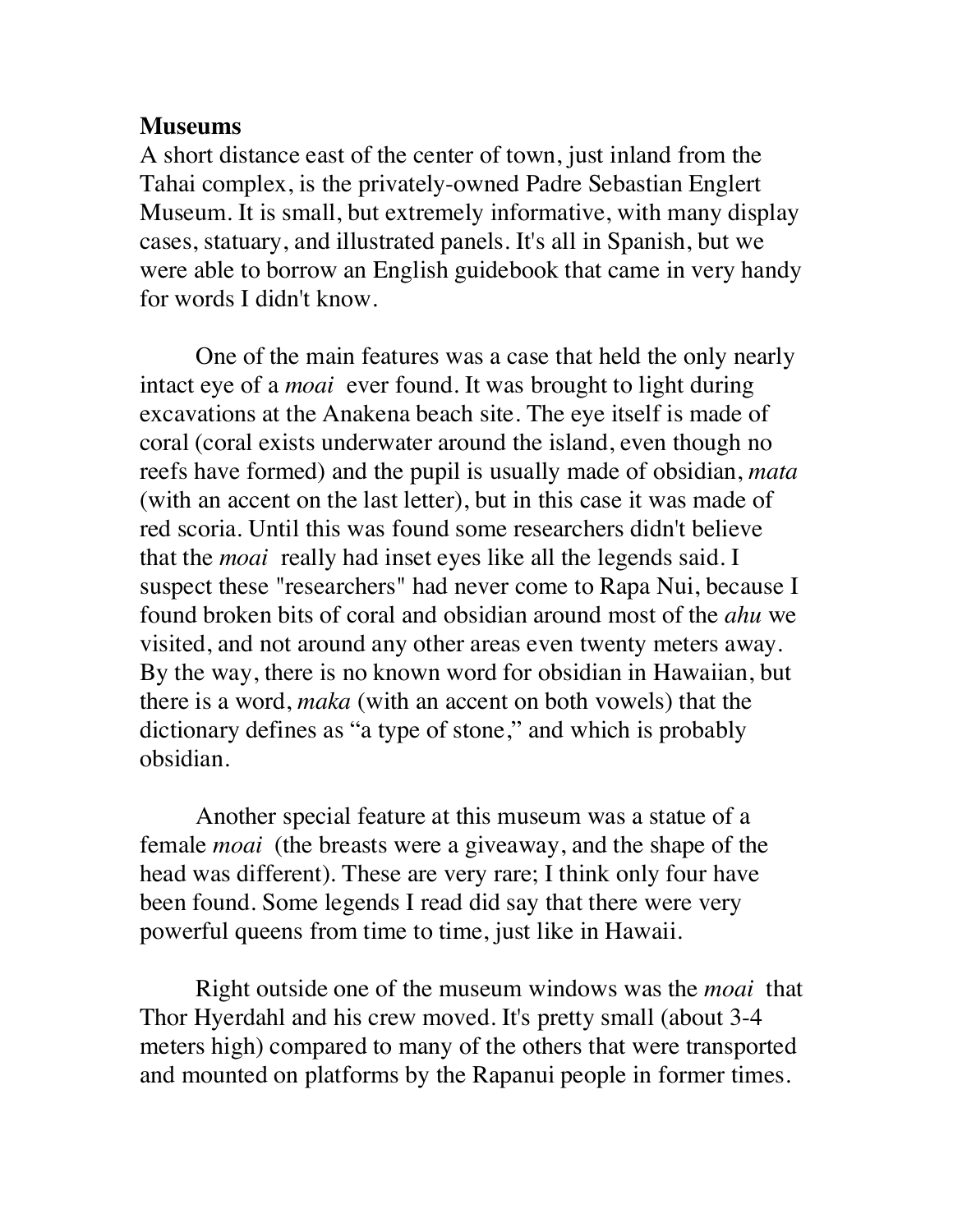In Santiago, Chile, the Natural History Museum is supposed to have a good collection of Rapanui artifacts, but it was closed during our visit and the Pre-Columbian Museum didn't have anything from Rapanui. Fortunately, we did find a private museum in the coastal resort town of Viña del Mar called "Museo Fonck" which had three rooms devoted to Rapanui. There we found lots of obsidian spear points and other weapons, finely-carved power sticks and paddles, magical stones, a wooden chest plate called reimiro ("wooden lei") that is the symbol of modern Rapanui, fishhooks and tools, and a large tapa cape. The attractive guide who showed us around thought the topknot on the *moai* was a crown, but otherwise she was a good source of information. [Museum Photo](http://www.sergeking.com/Rapanui/museums.html)s

## **The Tapati Festival**

The Tapati Festival is an annual celebration of Rapanui culture that takes place in the summer (by southern hemisphere reckoning) around the end of January and the beginning of February. We had a hard time finding out the exact dates before we got there, so we missed three days at the beginning and two days at the end, including, unfortunately, the parade.

The festival is structured as a series of contests between two groups that represent two candidates for Queen of the Festival, somewhat like the confederations of old. The winning individuals or groups of each event are given points and at the end of the festival the candidate whose group has accumulated the most points is declared queen. This year the candidates were Emilia Hei Pakarati—young, pretty, and sexy—and Gina Pakarati Patay, a little older, poised, and graceful.

Most of the events took place at Hanga Vere Vere, a field on the coast between Hanga Roa port and the Tahai complex, within easy walking (and hearing) distance of our hotel.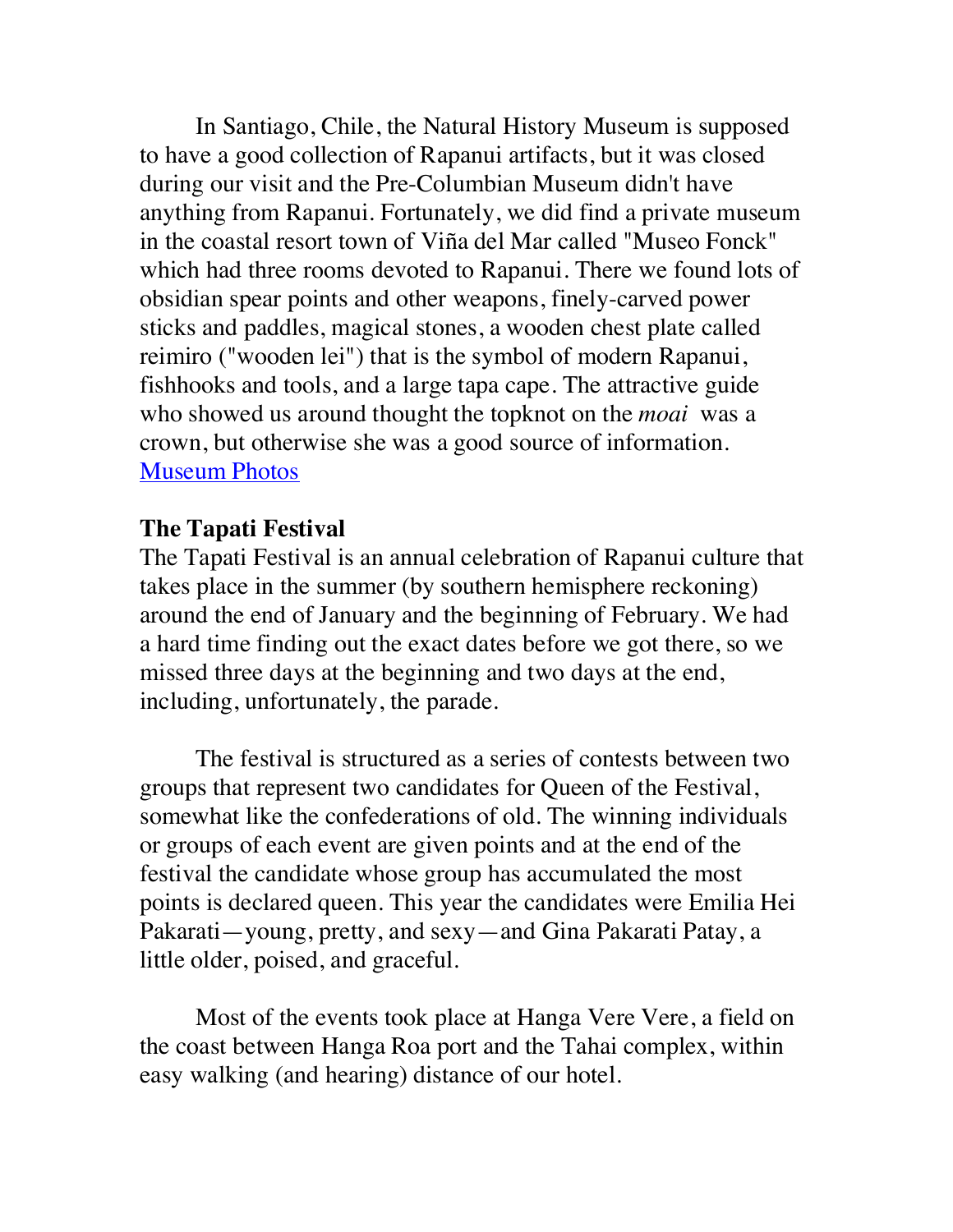The first event we attended was a gastronomical contest where different families in traditional costumes prepared their specialties and displayed them in thatch-roofed booths where the judges could sample them. In the same area there were thatch restaurants serving free food, such as shish kebobs and pineapple/chicken empanadas. At the eastern end of the field was a large stage decorated with huge figures and scenes from the culture. The decorations are changed annually, and this year's design featured the "founding father" of Rapanui culture, Hotu Matua, in the center; his sister, Queen Avareipua, on the right; and an elderly woman Maori (wise woman) on the left holding a giant string figure known in Hawaii as "three eyes." The model for the Maori woman, we learned, was the grandmother of our hotel clerk. The "orchestra" area was reserved for VIPs who got chairs, occasionally tables, and refreshments. Behind that were log benches for the plebians, like tourists and most of the locals who weren't performing.

The next event we went to started at 10 pm (as did all the evening events). The show began with a Rapanui band playing local music, and some young dancers in costume. Rapanui music and dance are a unique blend of different instruments, styles, and traditions, due to the near annihilation of the race and the borrowing from other cultures in order to recreate their own. For instance, "traditional" instruments include the *ukurere*, based on the word "ukulele," but really a Tahitian instrument with six strings and a flat body with no soundbox that sounds like a banjo; guitars, of course; bongo and conga drums from Central America; and, believe it or not, a small piano accordeon that was introduced by European sailors (there is hardly anything more strange than seeing a bare-footed, grass-skirted, bare-chested adult man playing an accordeon). The "traditional" dances borrow a lot from Tahiti, but also include gestures from Hawaii, couple dancing from Samoa, derivations of sea chantys from the sailors, and—here we go again—the tango from Chile (if there's anything more strange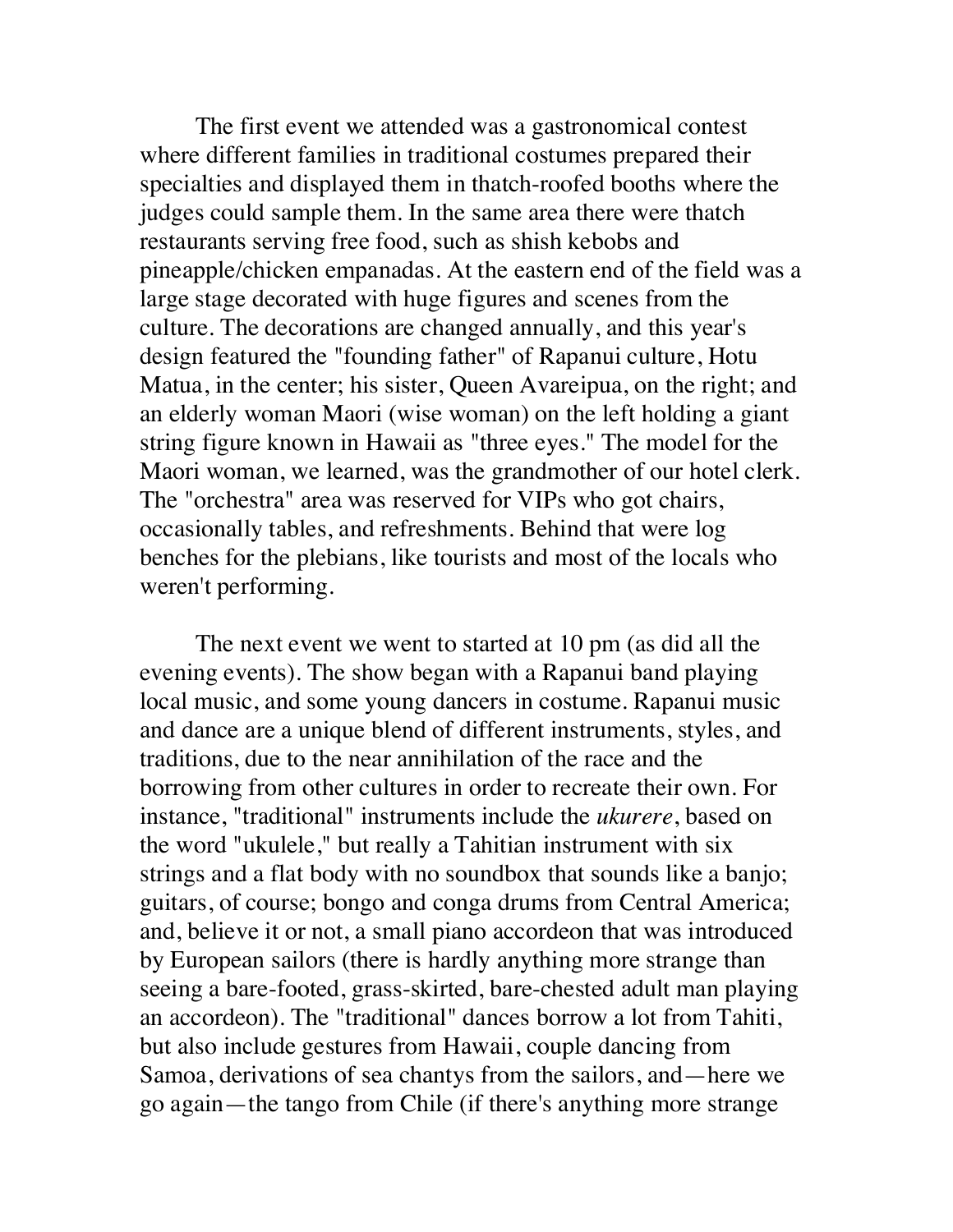than the accordeonist, it's a man and a woman in Polynesian native dress doing the tango!). And "traditional" costumes borrow a lot from Tahiti and Aotearoa (New Zealand).

After the first show came the string figure contest. Since I'm going to cover string figures in a different section I'll pass over that right now.

Following the string figure contest was the body-painting contest, or *Takona* (no Hawaiian equivalent). For this contest the contestants came on stage in in their body paint and did skits, then explained in Rapanui what the paint ingredients were and the meaning of each of the symbols on each part of the body. First was a young teenage boy in a breechclout, painted in gray with white symbols on his body. He brought out a whole kit of natural paints and called for a couple of volunteers. A man and a boy jumped on stage and the contestant painted various symbols on them in red and yellow ochre to demonstrate the process. He then said, "*Maruru*" (thank you in Rapanui) and the man left, but the boy stayed, as if unsure what to do. The contestant said "*Maruru*" a couple of more times without effect, then carefully and clearly said, "*Muchas gracias!*" and the boy finally left. Although the kid looked Rapanui he obviously wasn't.

The next contestant was a man who came on stage carrying a large, freshly-caught tuna over his shoulder, accompanied by two boys carrying smaller fish and a big eel. After him came a woman who was totally nude except for red ochre and a g-string (she must have had some symbols, but I don't remember), and another woman also nude with a g-string, painted all in gray with white symbols all over her body. When it came time to explain them she simply took a provocative stance and said, "*Komari!*" (vulva) and the locals all laughed. We left about 12:30 am when the storytelling started (and lasted till 4 or 5 am, like most nights).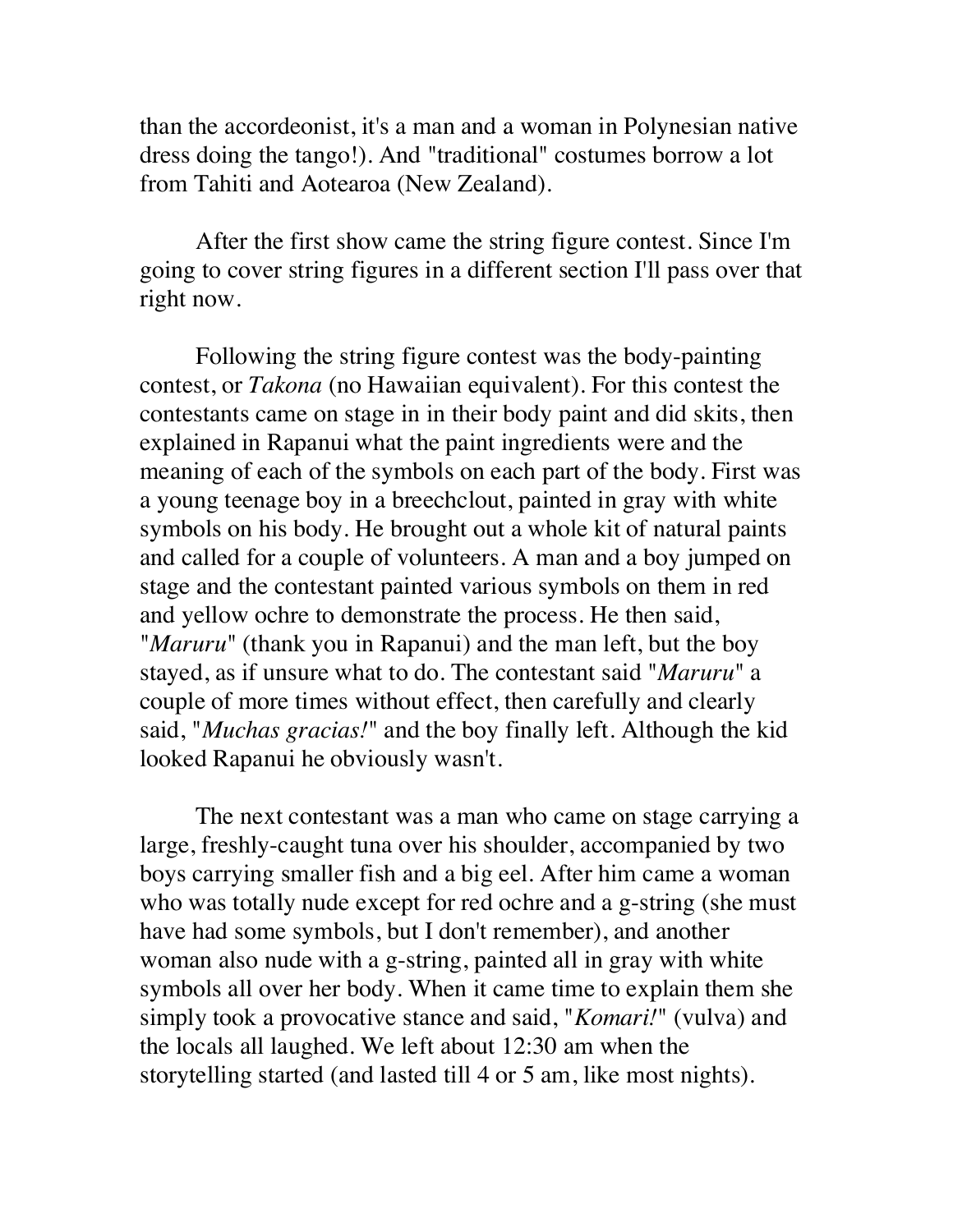On another night we watched a contest between the two queen candidates which was supposed to demonstrate their skill at making traditional clothing, but which might just as well have been called the "Who Can Make The Skimpiest Costume" contest. Each queen had to model a costume that she had made out of shells, then banana bark, then feathers, then paper bark. Emilia won for skimpiness without a problem (her smallest outfit was a crotch cup made of shells), but Gina outdid her in elegance (her cape of feathers was a marvel).

Following that was a dance contest with separate troupes of children, adolescents and adults representing each candidate and numbering from 50 to over a hundred each. The children's group representing Emilia featured a highly talented five-year-old who led the whole dance sequence with skill and aplomb. Emilia's adult group was overtly sexual as well as very talented and featured several women running around and between the other dancers while mock riding and whipping several men. There was also a rousing sea chanty sequence and a hootchy-kootchy bit. Her segment ended with Emilia herself stripped down to a string bikini and actually riding a strong young man who stamped and snorted like a horse for a very long time. Gina's whole group was more sedate and more subtly sexual, though not quite as skilled. We left at 1 am, feeling worn out, while the singing went on and on.

The last evening event we attended (with hotel towels to cushion the logs) was a traditional song contest between the two groups, with about fifty singers on each side. The rules for this one were that each group got to sing three songs in turn. Only traditional Rapanui songs could be sung—no songs about Rapanui from anywhere else. The first team to use a foreign song, to repeat a song, or to use a song sung by the other team. would lose. If no one lost, the judges would rule on the winner according to costume, language ability, and enthusiasm. The contest ended around 5 am, but we don't know who won.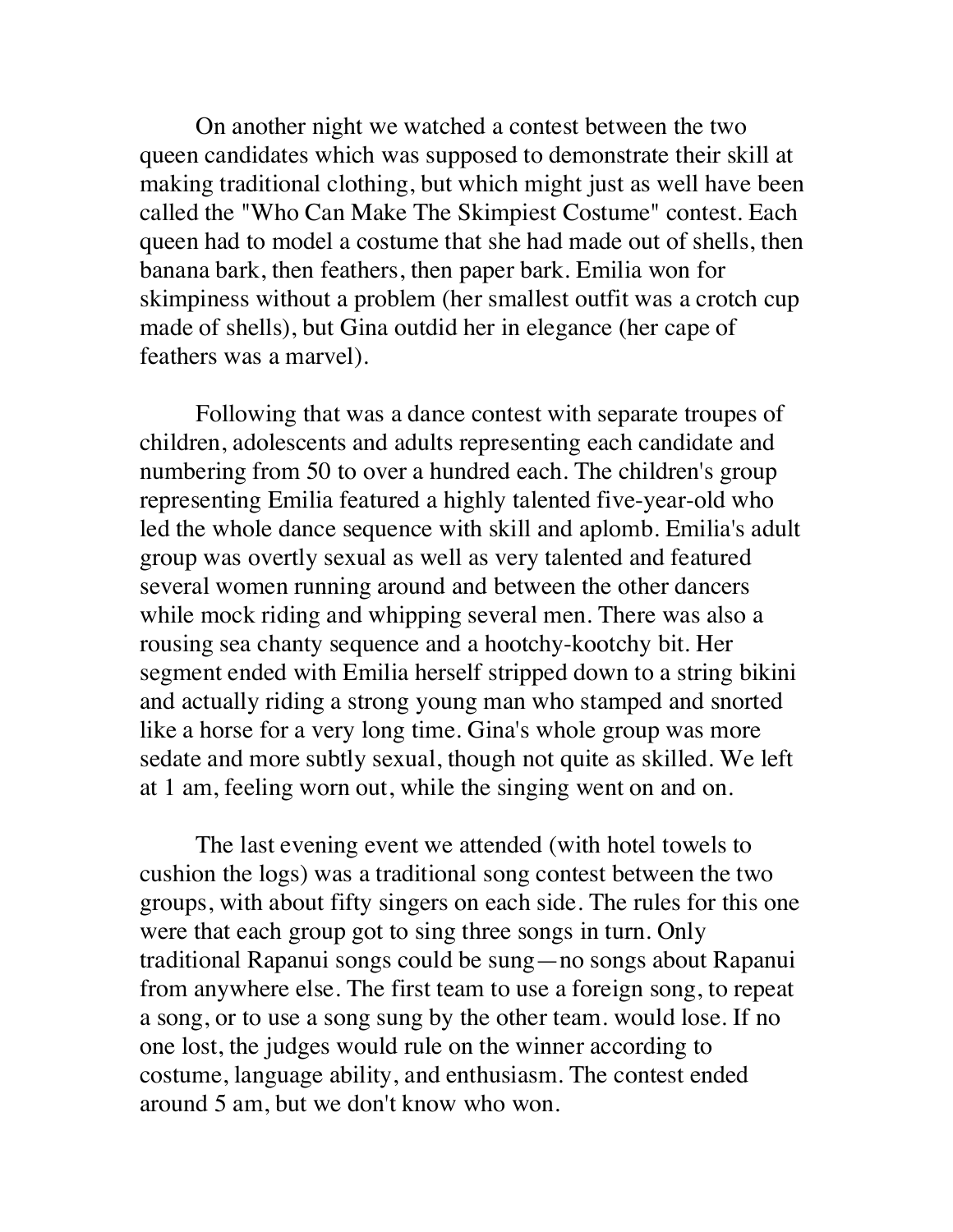We also attended the finals of the rock sculpting contest at Hanga Pito, a small bay west of town. The judges were having a hard time choosing between a larger-than-life sculpture in red scoria of a man in traditional dress, and a smaller-than-life sculpture in gray tuff of a swimmer with a raft holding an egg, exquisitely done. The larger carving finally won.

On our last full day Rosita picked us up with another visitor and we drove out to a steep, grassy cone roughly in the middle of the island, called Maunga Pi'u, site of the exciting sports contest called Haka Pe'i. Although the word pe'i is related to the Hawaiian word *peki*, meaning "to move along step by step," on Rapanui it refers to a dangerously fast (up to 50 mph) sledding sport in which the contestants speed down a 45 degree hill for 120 meters (close to 400 feet) if they make it. Furthermore, they wear nothing but bodypaint and a very brief breechclout, and the sled consists of two banana stalks tied together.

We got there early enough to get good spots on the grass at the base of the hill, but even with my 20x binoculars I could barely make out what the people on top of the hill were doing. Finally, after a few hundred more people had arrived by taxi, private car, truck and horseback the contest began.

Each contestant had to lie on his back on the stalks, which were so heavy that it took four or five men to get the sleds started, and a horse to drag them off the field. An ambulance waited at the bottom. Rosita told us that there had been some bad accidents in the past. I could believe it, because this was not just a grassy slope; it was a slope of lava rocks and dirt with grass growing on it. With my binocs I watched the first man come down, looking scared but determined as he held on tightly to the sled by the ropes. He made it safely, as did the second one. The third one, though, was a truly heroic sledder. He came down the slope with his legs held high as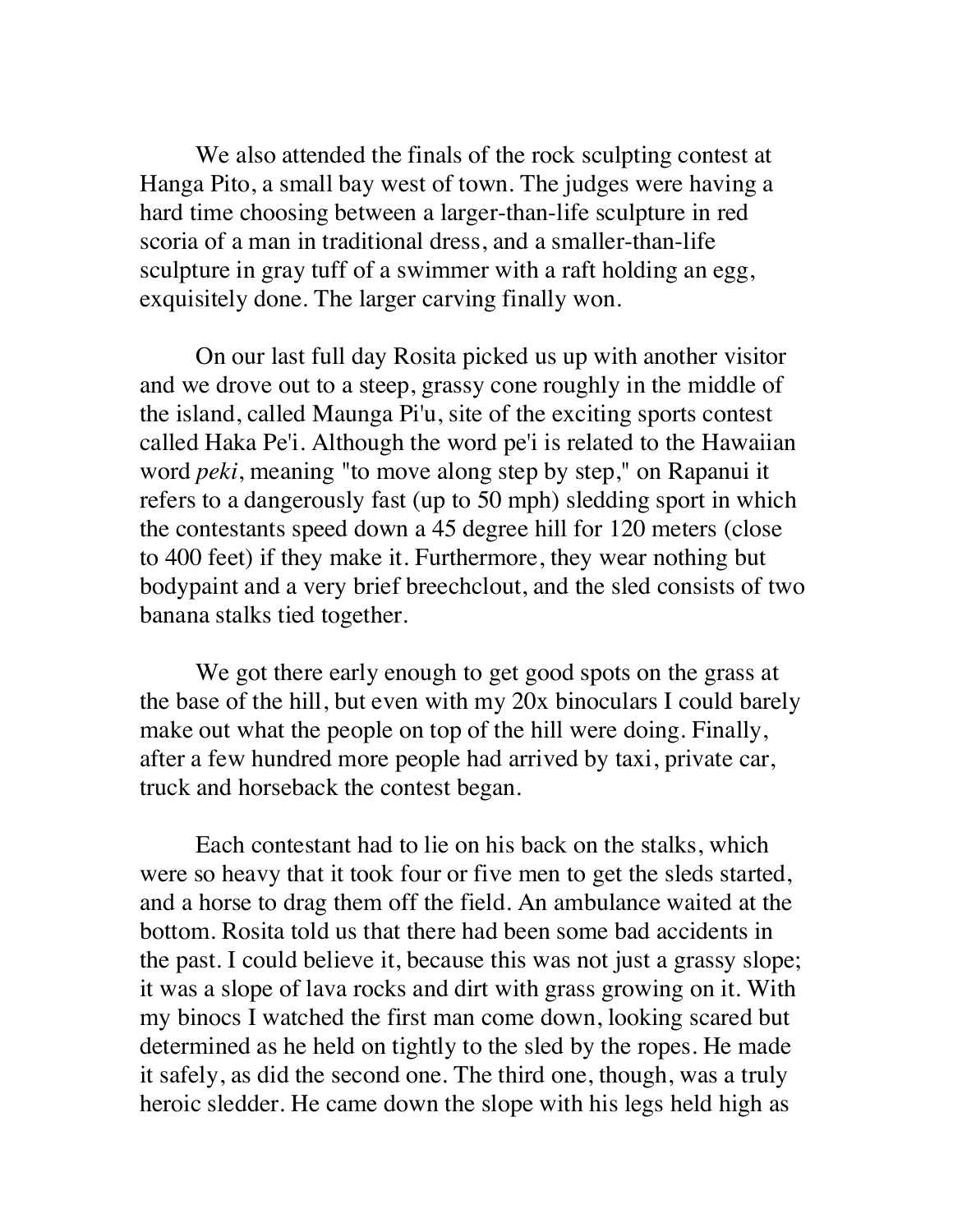if to say, "Who needs to hold on?" and, in addition to sliding farther than anyone else, he rose up on his feet and actually surfed the last few yards! A frequent visitor to Rapanui whom I spoke to later said he had never heard of anyone doing that before. The hero was not only good, he was young and handsome and I think his name was Claudio Romero.

The next two fell hard before getting halfway down, tumbling among the rocks without serious injury, but the third made it okay. It was amusing to watch the female tourists running to get pictures taken with the contestants. After it was over we shared a fresh watermelon with some friends of Rosita. [Tapati Festival Photos](http://www.sergeking.com/Rapanui/tapati.html)

# **String Figures**

One of the many reasons I wanted to go to Easter island was to investigate their use of string figures, which they call *Kai-Kai*, since the non-profit Aloha International, of which I am the Executive Director, has a whole project involved with string figure research and education run by Lois and Earl Stokes. I knew that the Easter Islanders had some knowledge of string figures from two paragraphs about them in the Games and Recreation section of Ethnology of Easter Island, by Alfred Metraux (Bishop Museum Press) in which the author states that only thirty figures are remembered, and those by very few people, and that hardly anyone understands their purpose and accompanying chants.

I got more excited when I read that there would be string figure contests at the Tapati Festival, and even more excited when I saw that one of the main features of the stage set was an old woman doing a string figure. I had brought a bunch of strings and figures from Hawaii and I naively imagined myself sitting on a rock and amazing the young children and adults with the figures I knew, and then creating good will by giving them all strings to play with. The reality was very different.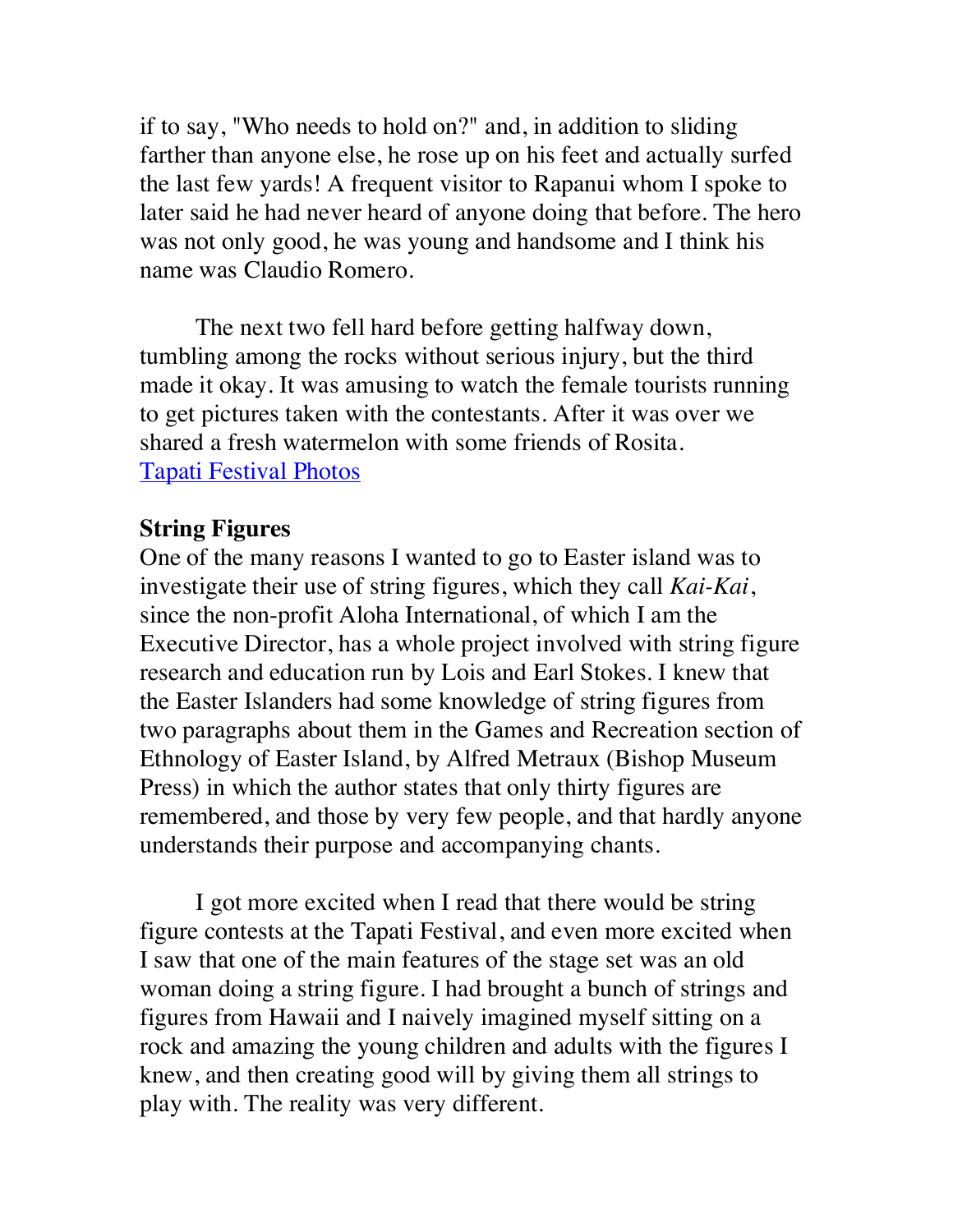My first awakening occured with Victor, our guide. While on our way to Ahu Aviki in the tour van I pulled out a string and did a simple string trick called *Kohola*, the Humback Whale. Victor looked mildly amused and i asked him if he knew anyone who could do Rapa Nui string figures. He said that he had won the string figure championship when he was a young boy and that at that time he knew about seventy. He said he still remembered a few, so I handed him a string and he said he couldn't do anything with that because it was too small. I made one larger string out of two and he proceeded to quickly make Four Eyes (a figure with four diamonds) in a beautiful and complicated way that I had never seen before (to be fair, he had never seen it done the simple way I made it, either). At Ahu Aviki he made a more complicated pattern related to a canoe and the site called Akahenga and did the chant for it, which was for protection of the area (I finally learned this one). and then he did some more.

On the day we visited the beach at Anakena I got another awakening. During a break Victor invited me up to a snack booth and introduced me to the woman who ran it. Victor had already told me that knowedge of string figures was mostly kept by the women, and he told me that this woman knew more than he ever did. She jokingly offered to show me some figures for \$50,000, and \$10,000 for each picture I took, and I replied that instead I would share a Hawaiian figure with her. I handed her a long string and she then proceeded to run through an amazing series of figures, most of them blending into each other with smooth expertise. For my part I showed her *Po* (seven diamonds representing the night sky) and transformed it into *Hoku* (a blinking star). This was the best one I had, and fortunately, both she and Victor were impressed.

By now I was beginning to realize that string figures played –and still play—a more important role in Rapanui society than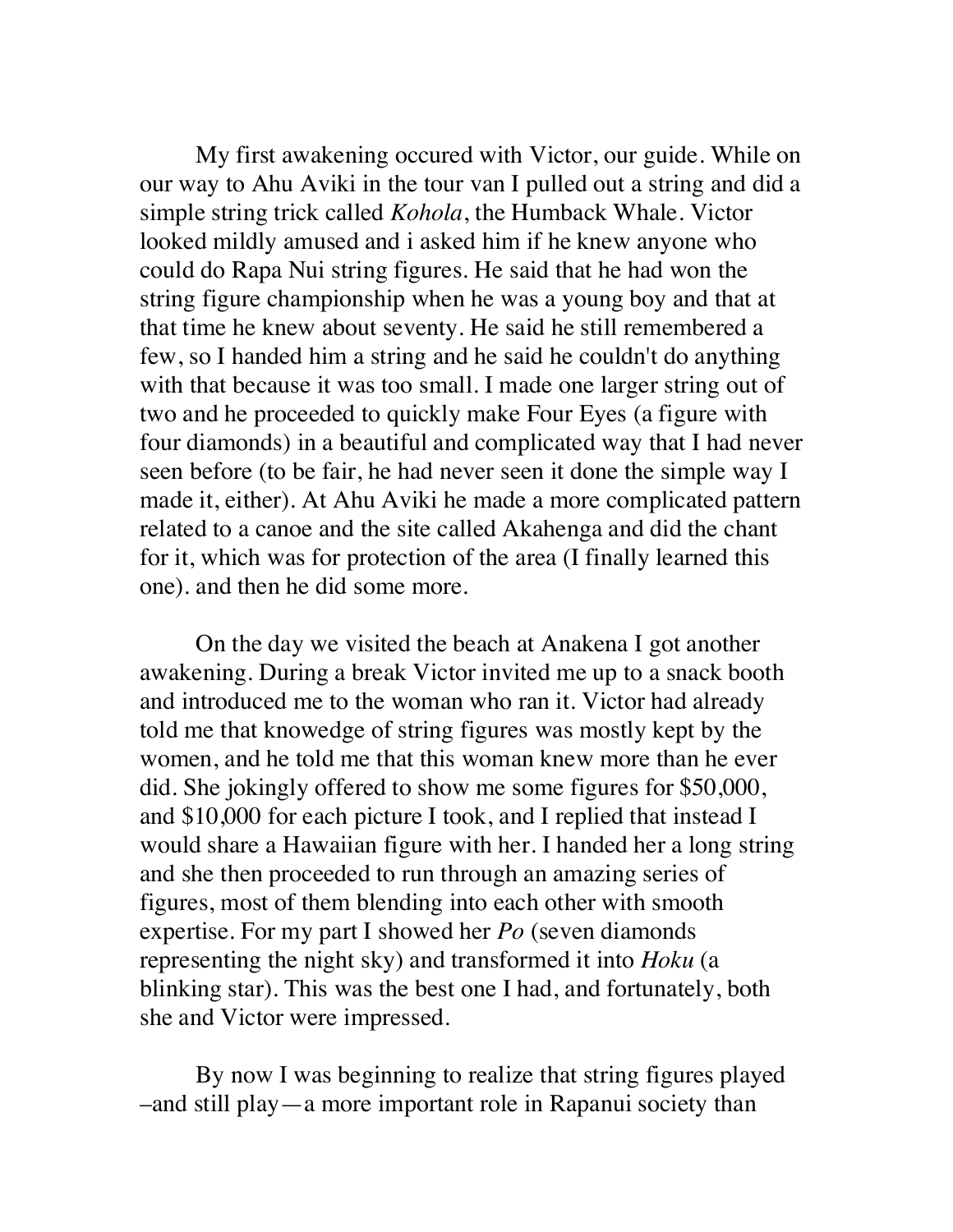most people, even respected researchers, realized. This awareness reached full bloom the night of the Tapati String Figure contest. There on stage, one young woman after another, using string loops at least two meters in length, wove fantastic figures and chanted. As part of the contest, they had to explain the figure in Spanish and/or Rapanui before they made it, then make it, and then hold it while they chanted in Rapanui. They were judged on skill, the complexity of the figure, the accuracy of the explanation, and the quality of the chant. At least two things about Rapanui string figures have become very clear since this experience: a) there is a great lack of knowledge about them outside of Rapanui itself, and b) for the people of Rapa Nui they are not just a game. **[String Photos](http://www.sergeking.com/Rapanui/strings.html)** 

### **Rongorongo**

An even greater mystery than how the *moai* were moved has to do with the writing called Rongorongo. Because of slavery, disease, theft, rot, and destruction for religious reasons, only 24 examples of this unique form of writing exist in the whole world (unless more are still hidden). Yet, a French missionary in 1864 reported that in every household there were hundreds of tablets and staves with writing on them.

Rongorongo is a word in Rapanui having to do with sharing messages or information. It is related to the Hawaiian word lono, which means, in part, "news, report, tidings, remembrance." As a form of writing it consists of ideograms—images representing ideas—somewhat similar in concept to ancient Chinese characters or Egyptian hieroglyphics. The style of writing itself is classified as "bustrofedon." This means that reading begins on the bottom line, reading left to right, and then the text must be turned upside down and the next line up is read left to right, and the process repeated. In the remaining examples of text only about 150 separate characters have been identified in about 2000 combinations, not enough for analytical interpretation. However,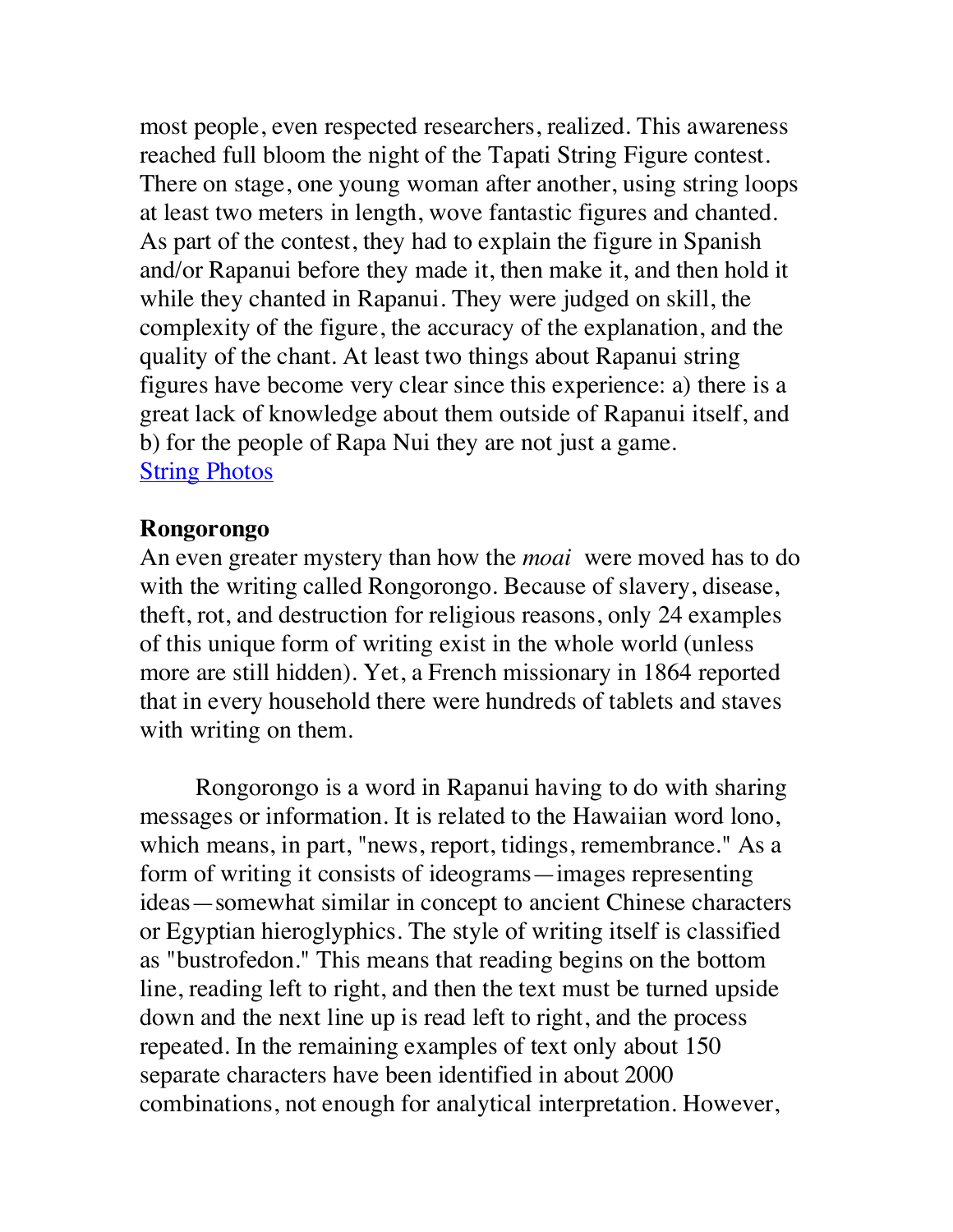there is still some oral tradition relating to some of the remaining texts, enough to determine that the content mainly concerned religious or philosophical concepts. Another type of writing, called Ta'u, was used for historical events (and finding any information on this is very difficult).

Rongorongo writing was carved mostly on wood, but some small samples exist on stone. The longest texts remaining were carved on a very rare wood called *toromiro*, a reddish hardwood related to mahogany, and therefore Hawaiian *koa* as well, that used to grow on Rapanui. Englert recorded stories about Rongorongo written on a soft wood called *hauhau* (similar to Hawaiian soft wood *hau*, but a different species altogether) and how these tablets were stored in caves, but rotted away. A few examples existed—and may still exist—on stone as well.

There are no original examples of Rongorongo tablets displayed on Rapanui today, not even in the Englert museum, but a few very nicely made replicas can be found in a couple of shops and in the handicraft markets. Most of these were not more than 35 cm (about 15 in) long, but a a large one about two meters long and a meter and a half high was located in our hotel lobby. I was fortunate to find a beautiful, hand-made replica about 64 cm (25 in) long at a craft table in the woods where we had lunch at the foot of Rano Rararu crater.

There is a huge amount of controversy regarding the origin as well as the meaning of the Rongorongo glyphs, but they are not quite as unique as most people think. Some of the images, in virtually identical form, can be found in Hawaiian petroglyphs on the Big Island (Hawaii has petroglyphs that appear to be a form of writing, too). Also, according to a friend of mine from New Zealand, the Maori chiefs who signed the Treaty of Waitangi included eight glyphs that match those in the Rongorongo script.